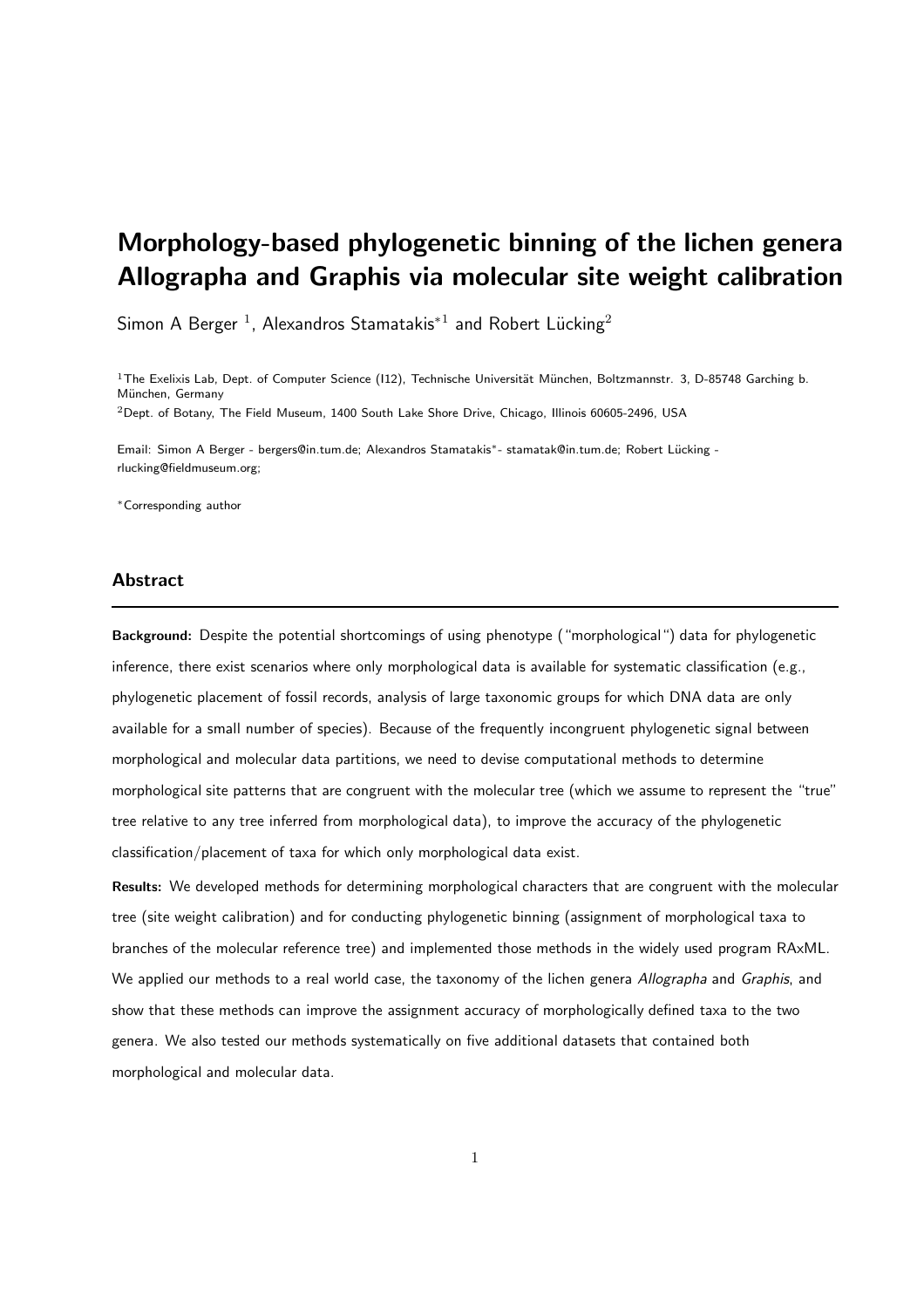Conclusions: We demonstrate that site weight calibration can be used to improve the systematic assignment/binning accuracy of taxa for which only morphological data exist.

Availability: The site weight calibration and binning methods are implemented in the RAxML (v. 7.2.7) open-source code available at: http://wwwkramer.in.tum.de/exelixis/software.html.

### **Background**

Since the advent of PCR and automated sequencing, molecular approaches have largely replaced non-molecular methods for phylogeny reconstruction. Molecular data have several advantages over morphological data:

- 1. The number of characters is much larger, typically around 300 parsimony-informative sites for a single-gene analysis, and increasingly over 1,000 in multi-gene approaches, whereas morphological data sets rarely contain more than 100-200 characters, especially in groups poor in phenotypic features such as fungi, including the lichens. In a maximum likelihood (ML [1]) context, molecular data typically comprises 500-1,000 distinct site patterns for a single gene and significantly more than 10,000 in current phylogenomic analyses [2]. Simulation studies [3, 4] have shown that tree reconstruction accuracy increases significantly with the number of site patterns/parsimony-informative sites.
- 2. Molecular data have an intrinsic discrete code, whereas morphological data have to be defined as separate characters and coded as character states, which leaves room for subjectivity and coding errors due to character misinterpretation.
- 3. The amount of homoplasy is significantly smaller in molecular data depending on the gene, usually less than 5-10% of parsimony-informative sites are homoplastic, whereas in morphological data sets, quite frequently 50% or more of the characters exhibit homoplasy.

As a consequence, phylogenies inferred from molecular data versus those inferred from morphological data can be highly incongruent [5], and phylogenies inferred from morphological data often lack resolution and support. Thus, simply concatenating morphological and molecular data partitions to conduct a joint (also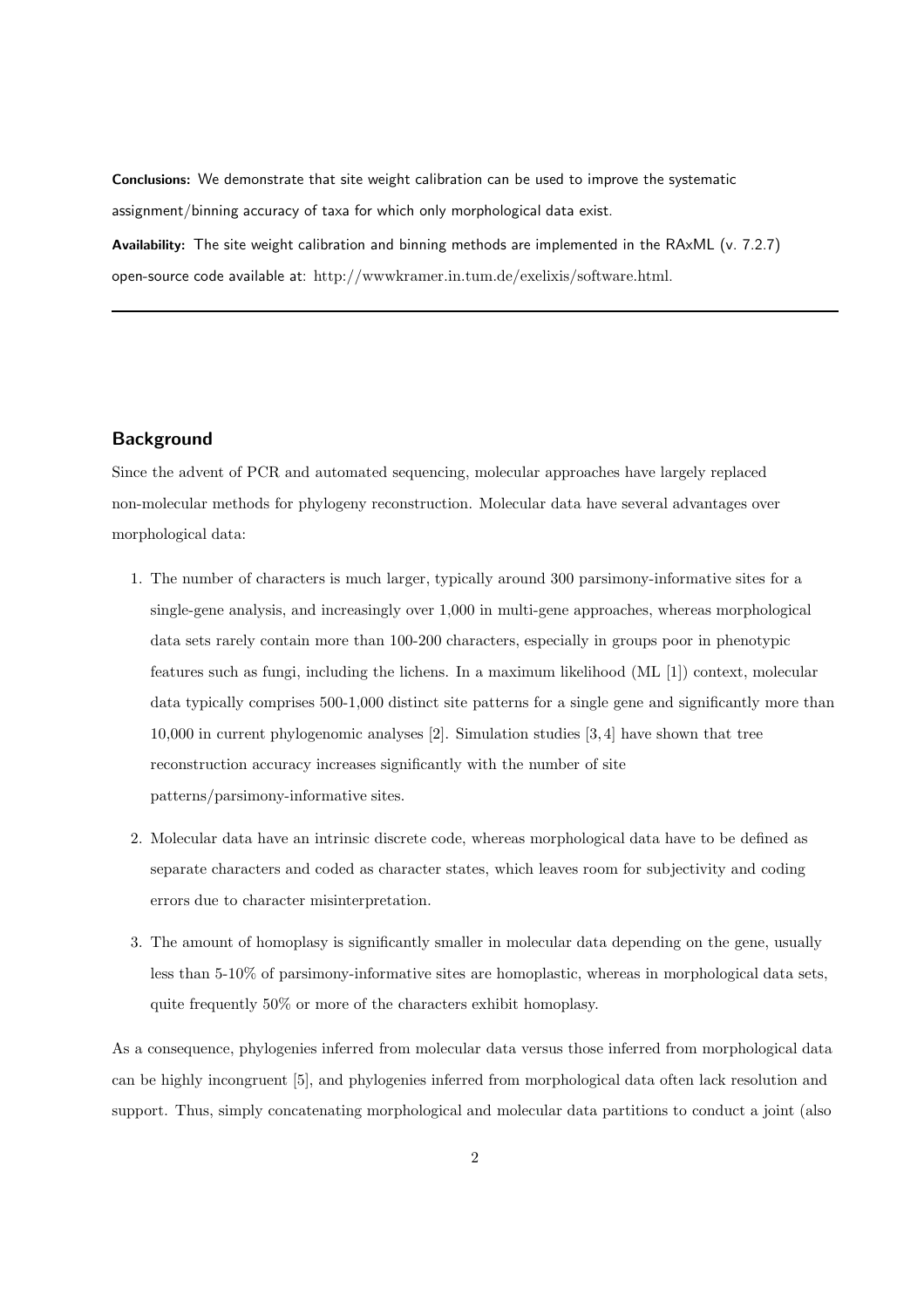referred to as total evidence approach) phylogenetic inference may lead to biased topologies, if the number of homoplastic morphological characters is high, compared to the number of molecular characters. Despite the potential shortcomings of morphological data and the increasing availability as well as decreasing cost of molecular data for phylogenetic inference, there exist several application scenarios where input from morphological data is indispensable. One such scenario is the reconstruction of phylogenies involving fossils (for which molecular data are not available), or the placement of fossils into given molecular reference trees [5].

Another application scenario consists of systematic classification—denoted as 'phylogenetic binning' throughout this paper—of large taxonomic groups for which molecular data are only available for a small number of species. Consider a taxon of 500 species for which 50 species have been sequenced. Assume that the result of a phylogenetic analysis of these 50 species indicates that there exist three separate genera. Logistically, sequencing the remaining 450 species to disentangle their generic status may represent a nearly impossible task, in particular if rare species or species only known from type material are involved. One would then face the problem that 50 species can be assigned to definitive lineages, whereas the status of the 450 species would remain unresolved. Alternatively, the morphological features of these species can be used to bin (assign) them via appropriate algorithms to the corresponding genus, or to additional branches of the molecular reference tree that are located between the genera, which we term 'binning no man's land', thus indicating that potential additional lineages may exist which have not yet been sequenced. The work-flow of such a basic phylogenetic binning procedure is outlined in Figure 1. The binning procedure assigns taxa for which no molecular data are available to one of the three genera in this example, without extending the molecular reference tree to a fully bifurcating tree containing 500 taxa. One may also consider an example (as is the case for the two lichen genera we studied here) of a reference tree with two genera and an outgroup (see Figure 2). In this scenario we intended to determine how many morphologically defined taxa are binned to the left and to the right of the outgroup and also, which taxa are binned into the branch leading to the outgroup, which would represent the 'binning no man's land' in this scenario.

Based on the prolegomena, molecular and morphological data can give rise to conflicting phylogenetic signals, and because of the aforementioned properties, particularly homoplasy, phylogenies based on molecular data are usually to be trusted more than those based on morphological data. Therefore, methods that help to extract and deploy the morphological signal that is congruent to the molecular phylogenetic signal can help to improve accuracy in combined molecular and morphological data analyses such as, for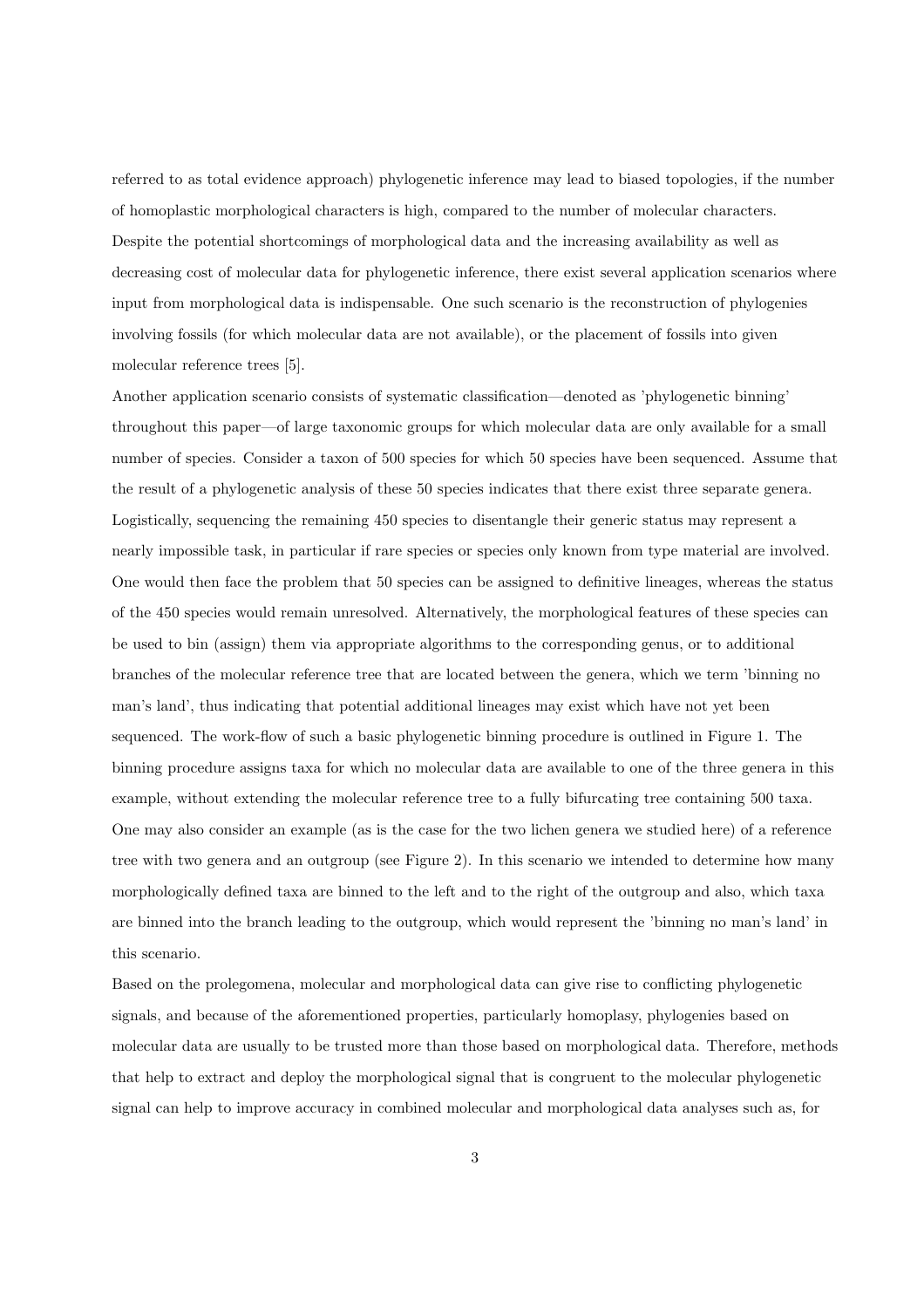instance, phylogenetic binning.

One such method for improving accuracy consists of calibrating weights for morphological characters based upon their degree of congruence with a molecular reference topology. In other words, morphological characters that are congruent with the reference tree will receive a high weight and characters that are incongruent will receive a low weight. Evidently, the weight calibration requires a dataset or a subset of taxa for which molecular and morphological data are available. Using the calibrated weights, additional taxa (e.g., fossil taxa), for which only morphological characters are known can then be placed into the molecular reference tree (assigned to branches of the reference tree) using maximum likelihood [5]. Fossil placement using such a weight vector can increase placement accuracy in the tree by up to 25% on real world datasets [5].

In this paper, we investigated a different application of weight calibration, which allows for phylogenetic binning of a large number of taxa for which only morphological data are available, based on a small subset with known molecular *and* morphological data. We also extended our weight calibration algorithm [5] by a parsimony calibration method. By example of the lichen genera (bins) Allographa and Graphis, we show that weight calibration can be deployed to obtain a biologically reasonable and highly supported binning of species into two genetically distant, but morphologically similar genera. Thus, weight calibration in combination with binning can be used to assign morphological taxa to distinct genera more reliably. Thereby, one can formulate hypotheses of their systematic placement based upon an objective criterion which can then be used for targeted hypothesis testing by sequencing selected species, rather than using a shotgun approach for sequencing whatever is available.

## Methods **Datasets**

For this study, we used the lichen genus Graphis (Ascomycota: Lecanoromycetes: Ostropales: Graphidaceae) as an example, which has recently been shown to comprise two separate, distantly related lineages [6] which, however, are morphologically similar. The alignment entailed a molecular data partition of mitochondrial small subunit (mtSSU) and nuclear large subunit (nuLSU) rDNA for 16 ingroup species, and a morphological data partition with 48 characters/traits for a total of 313 ingroup species. The morphological data were used in [7] for a multivariate analysis study and included thallus and fruiting body morphology and anatomy as well as secondary chemistry (Table 1). As outgroup, we used Fissurina marginata, which has a basal position in *Graphidaceae*. The data were arranged as follows: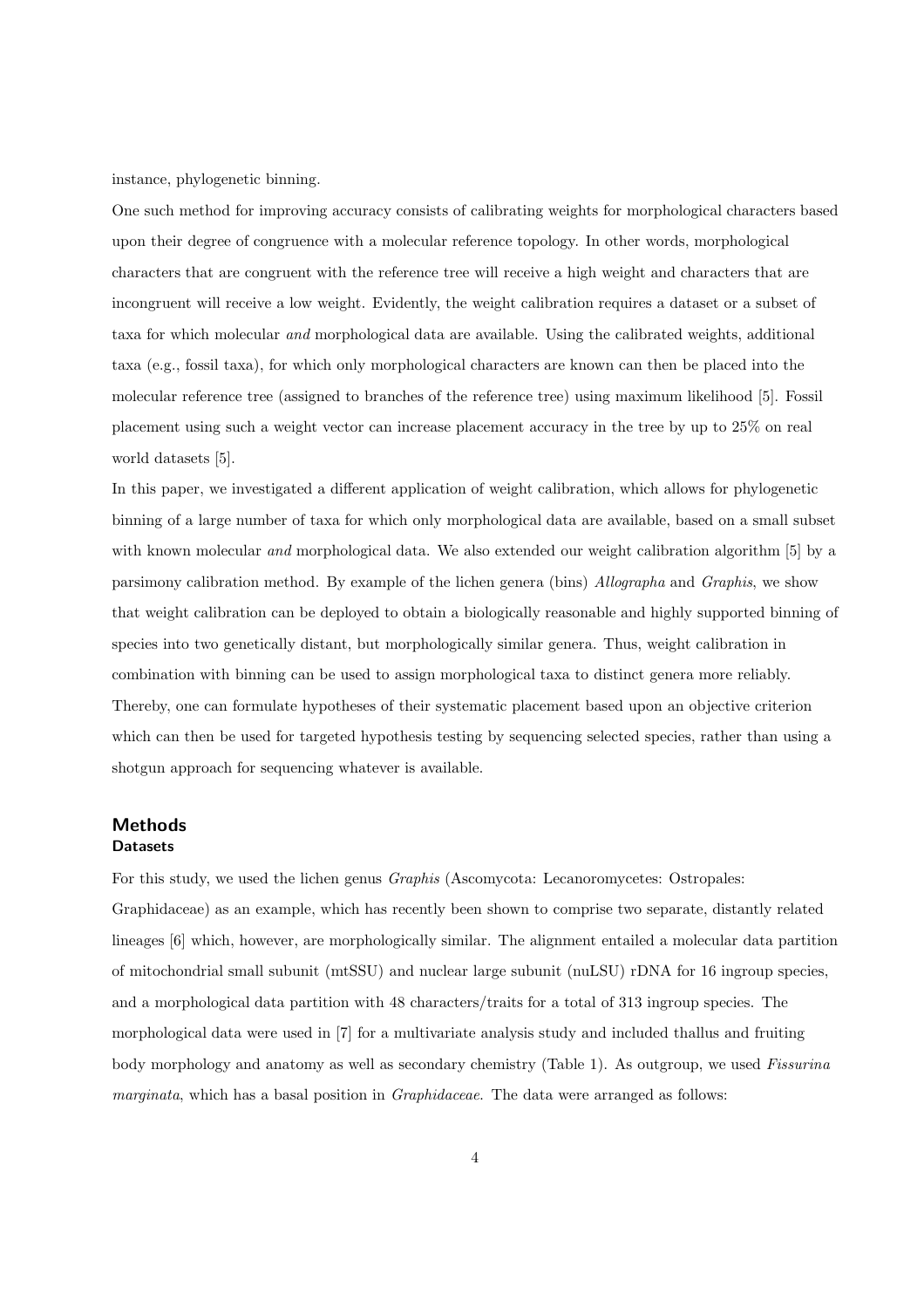- 1. Molecular data set of 16 ingroup taxa plus 1 outgroup taxon.
- 2. Morphological data set of (the same) 16 ingroup taxa plus 1 outgroup taxon.
- 3. Morphological data set of the remaining 297 ingroup taxa for which no molecular data are yet available.

The PHYLIP files of the concatenated molecular dataset of 17 taxa as well as the morphological data matrix of all 314 taxa are available for download at

http://wwwkramer.in.tum.de/exelixis/phylogeneticBinning.tar.bz2.

In addition to this dataset, we also used the five concatenated molecular/morphological datasets from [5] to conduct additional systematic tests. For convenience we denote these datasets as D1 through D5. Dataset D1 [8] contains 35 taxa of walnut trees (*Juglandaceae*). D2 [9] comprises 23 Marsupial sequences. D3 [10] contains 32 taxa of Amphibians (*Caudates*). D4 [11] contains 81 taxa of tree-frogs (*Hylidae*). Finally, D5 [12] contains 18 taxa that span a wider variety of species than the other datasets, ranging from the chicken to the homo sapiens.

#### Algorithms

To carry out phylogenetic binning, we used and combined two algorithms that have recently been implemented in the RAxML [13] open source code for phylogenetic inference under Maximum Likelihood (v. 7.2.7, available at http://wwwkramer.in.tum.de/exelixis/software.html).

#### Weight Calibration

The RAxML weight calibration algorithm can be used to infer weights for morphological sites according to their degree of congruence with the molecular reference tree. Essentially, congruent sites are up-weighted, while incongruent sites are down-weighted. Previous computational experiments showed that deploying calibrated weights can improve the accuracy of fossil placement on real datasets by 25% on average [5]. Weight calibration is only conducted on those taxa of the data matrix for which molecular and morphological data are available.

The algorithm for inferring ML-based weights by using the molecular reference tree and the morphological data partition for the taxa in the reference tree works as follows: Initially, ML model parameters are optimized on the fixed reference tree and the per-site log likelihood scores are computed and stored. Thereafter, the algorithm generates a certain number of random trees (100 replicates have proved to be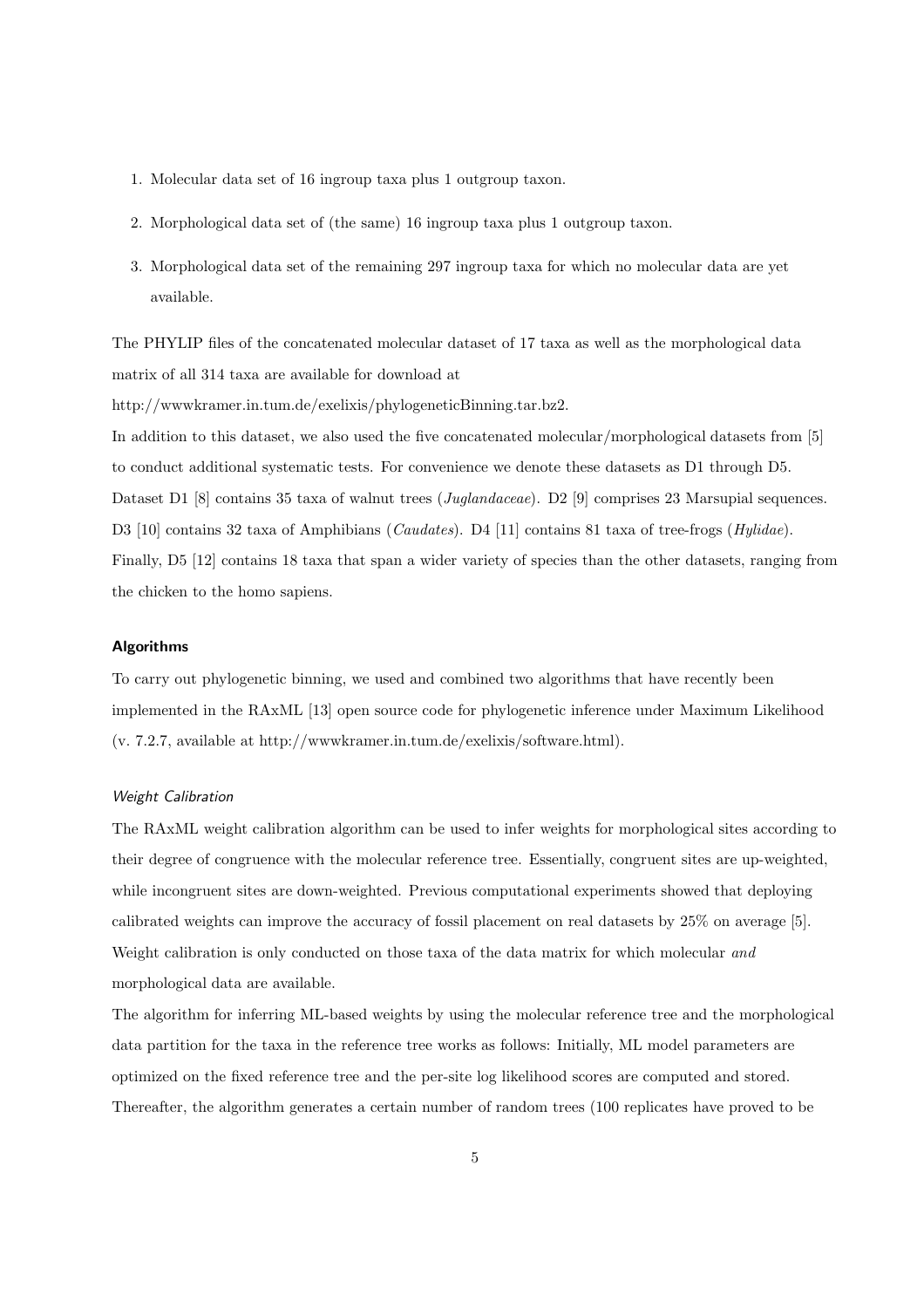sufficient [5]) and re-computes the per site log likelihood scores on each random tree. Integer weights are then obtained by counting the number of times each site yields a worse log likelihood score on a randomized tree than on the reference tree. In other words, sites that exhibit a signal that is highly congruent to the molecular tree receive a high weight and sites that are highly incongruent receive a low weight. For the present analysis, we also implemented an option to infer weights under parsimony in RAxML. Initially, we read in the molecular reference tree. Then, RAxML computes the parsimony score for each site. We then compute intermediate weights for each site by subtracting the actual parsimony score from the optimal possible score based upon the composition of the site. This yields high weights for incongruent sites and low weights for congruent sites. Finally, we reverse the weight vector and normalize the weights to a range between 0 and 100 by using the maximum weight in the intermediate weight vector.

#### Phylogenetic Binning

Given the likelihood- or parsimony-based weight vectors, the Evolutionary Placement Algorithm (EPA) implemented in RAxML [14] can be used to bin the morphological taxa into the genera (or any given lineage) of the molecular reference tree.

The EPA was initially developed for placing short reads as obtained, for instance, from 454 pyrosequencing runs into a given reference tree based on full length (e.g., 16S) sequences. Instead of computing a fully bifurcating tree topology comprising all short reads as well as the full length reference sequences, the algorithm determines the optimal ML-based insertion position (insertion branch) for each read individually, that is, it assigns each read to a branch of the reference tree topology (independently of all other reads). The EPA algorithm can also assign an individual read to an area (several branches) of the reference tree via a standard phylogenetic bootstrap procedure [15] or via likelihood weights [16, 17]. That is, the EPA provides a means to infer placement uncertainty. For details please refer to [14]. Thus, the original application scenario for the EPA is to place short reads into a given reference tree and derive, for instance, the microbial diversity of a sample by means of the distribution of reads in the tree. However, as we show here, the algorithm can also be used to bin different morphologically defined taxa (species) into the lineages (genera) of a molecular reference tree. This represents a more coarse-grain use of the EPA, because we are only interested to infer—via phylogenetic placement—to which genus (set of insertion branches) a taxon belongs. In addition, it is straight-forward to use a likelihood- or parsimony-based integer weight vector with the EPA, since using a site-weight vector is a standard RAxML option ( $-a$  option).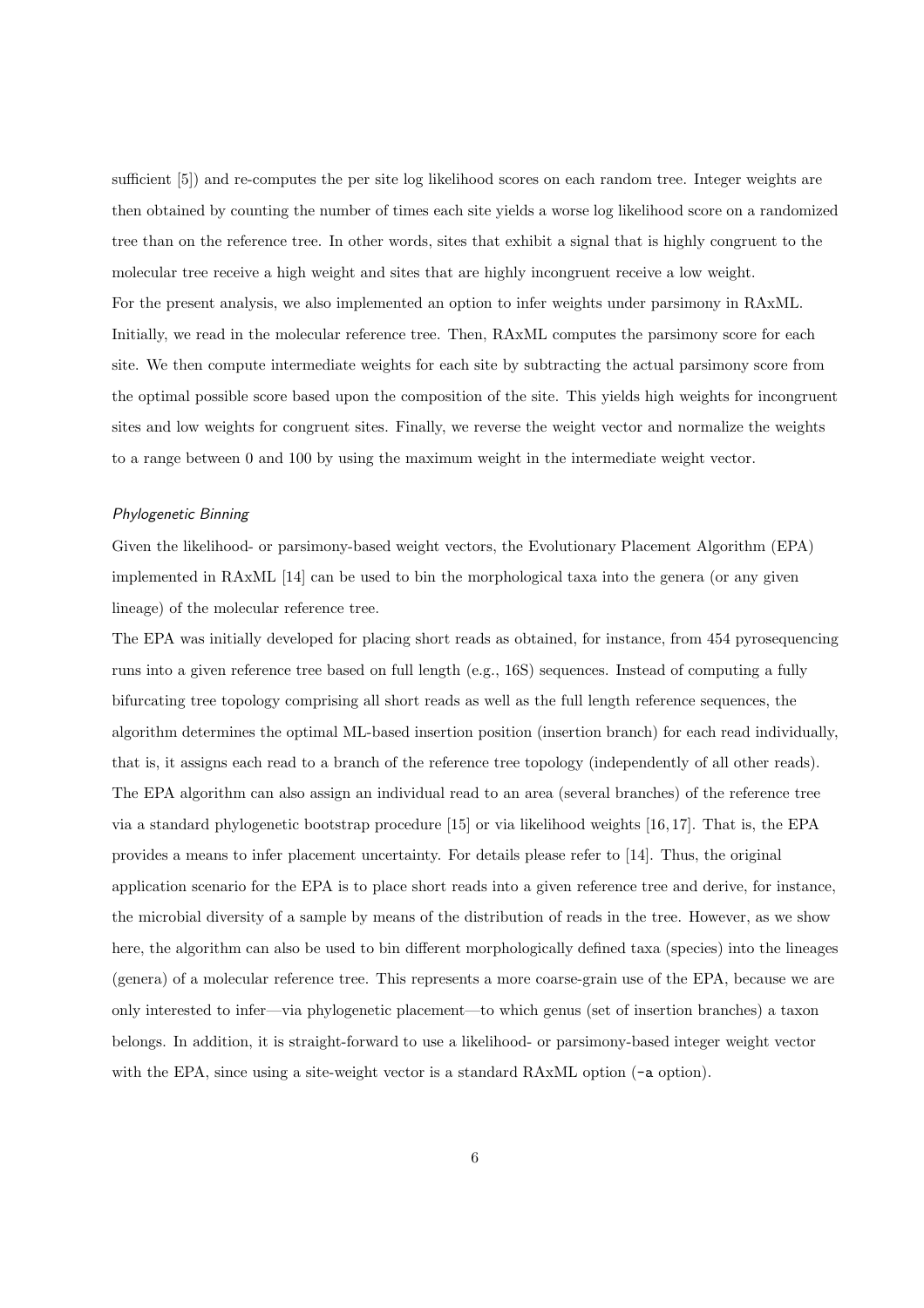### Analysis Pipeline

The overall analysis procedure consists of the following four steps:

- 1. Infer a reference tree topology (e.g., best-known ML tree) using the molecular data partition only.
- 2. Calibrate site weights (under ML or parsimony) using the reference tree and only the morphological data of the taxa for which there also exists molecular data.
- 3. Invoke the EPA method (optionally with BS) using the previously computed weight vector, the morphological data of all taxa, and the reference tree as input. All taxa for which only morphological data is available, that is, all taxa not contained in the molecular reference tree, will be assigned to branches of the reference tree.
- 4. Execute a post-analysis script that parses the EPA output files to determine the phylogenetic assignments/bins (genera or 'no man's land') of the morphological taxa.

#### Binning Tool

To facilitate the usage of the methods that are presented here, we have designed a flexible binning tool in JAVA. The tool reads in a reference tree and the results of the phylogenetic placement file as obtained from the EPA algorithm in RAxML. It also allows the user to specify an arbitrary number of phylogenetic bins (clades/subtrees, see Figure 1). This can be done by listing those taxa of the reference tree that form a bin in a plain text input file. In other words, the user needs to provide several taxon lists that form bins, corresponding to monophyletic lineages of the reference tree. The user can also chose if the branch to which a bin is attached shall form part of the respective bins or not. All placements into branches that do not form part of a bin are assigned to a separate 'no man's land' bin. Alternatively, as carried out for the lichen study, the user may simply only specify the outgroup name. Our JAVA tool will then automatically divide the tree into three bins as shown in Figure 2.

#### Experimental setup

#### Real data analysis

The real data set of the lichen genera was analyzed as follows: We initially reconstructed a best-known ML tree (remember that finding the optimal ML tree is an NP-hard problem [18], that is, the number of possible trees for n taxa is so large that it is not feasible to find the ML tree) using RAxML for the molecular data. Then, we computed parsimony and ML (using 100 random trees) weight vectors as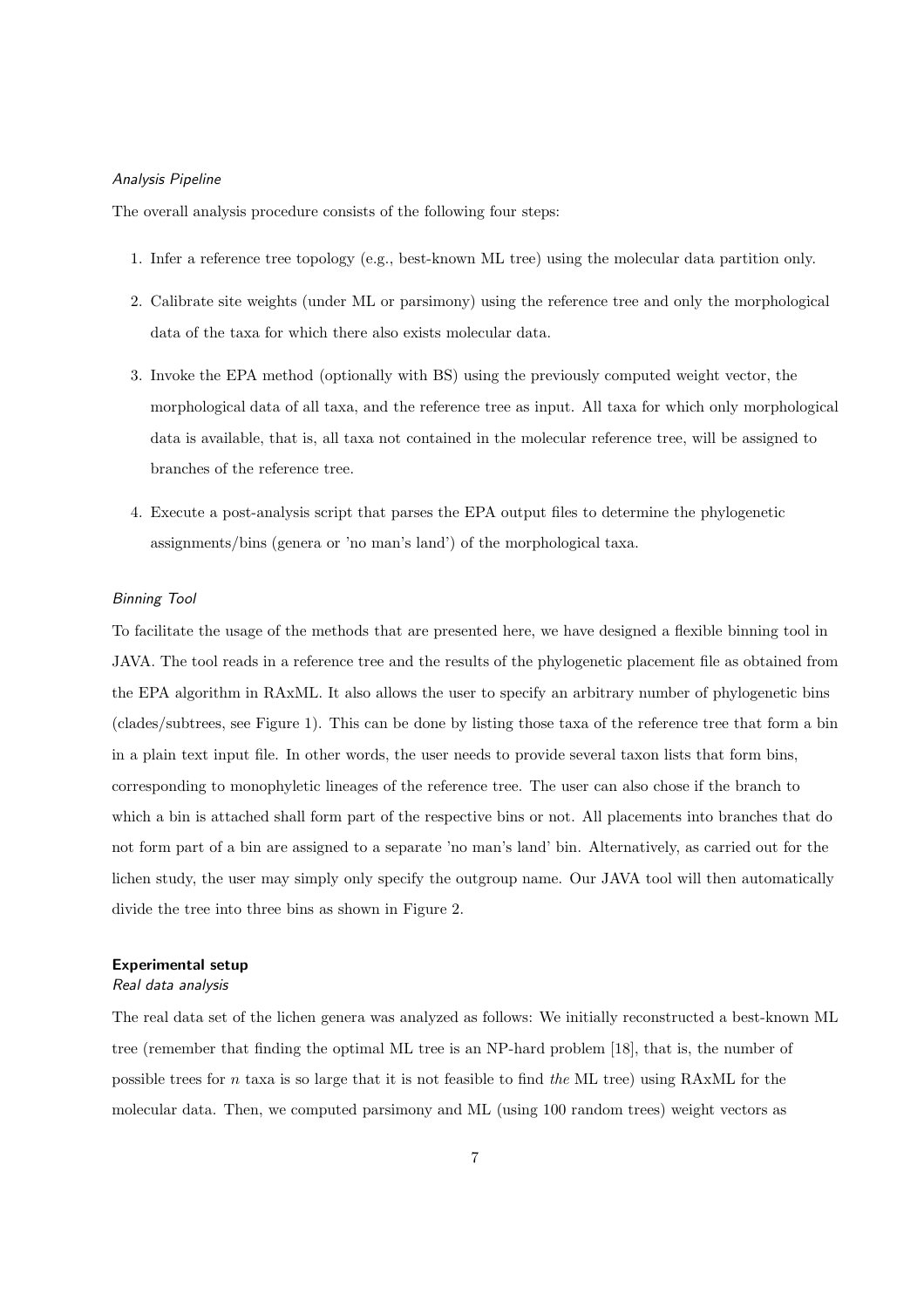described above. Thereafter, we executed three EPA runs with 100 BS replicates each for the parsimony-weighted, ML-weighted, and unweighted case.

To further analyze our data, we conducted a leave-one out experiment on the 16 taxa (excluding the outgroup) for which both morphological and molecular data were available. In this experiment, we pruned one of the 16 ingroup taxa at a time from the reference tree and placed it back into the tree via the Evolutionary Placement Algorithm (EPA) using exclusively the morphological data partition. We conducted EPA runs with and without a weight vector to show that using a weight vector can improve binning accuracy. The results are summarized in Figure 3.

#### Systematic analysis

We also conducted a more systematic analysis of placement accuracy using the aforementioned five real-world datasets D1 through D5 [5]. Here we also assessed binning accuracy, assuming two bins (lineages), by means of leave-one-out experiments, that is, we once again pruned one taxon at a time from the molecular reference tree and then re-inserted it using the EPA on morphological data. To define lineages in the reference trees of D1-D5, we considered, all splits (bipartitions) of the reference trees with BS support higher than 75%. Thus, for all well-supported splits, we assessed how frequently every taxon on one side (the good/correct bin) of a split ended up on the other side of that split (in the "wrong" bin) when placed back into the tree using the EPA, the corresponding weight vector, and the morphological data only. We applied this test to all well-supported branches in the reference trees. This allowed for testing how many taxa would end up on the wrong side (in the wrong bin) of a well supported branch using our binning approach. An outline of this test procedure is provided in Figure 4. Note that we used the EPA with the BS option, that is, for each taxon we counted the BS support of insertions into the correct bin, the incorrect bin, or the 'no man's land' bin (the highly supported branch across which we assess binning accuracy, see Figure 4).

# Results and Discussion Results

Real data analysis

Likelihood-based site weight calibration & binning: Based on the unweighted morphological data, 252 of the 297 taxa for which no molecular data were available could be assigned to either Graphis s.str. or Allographa with strong BS support (90% or higher) and another 20 with good BS support (70% or higher; Table 3). For 23 species, support for either clade was low (less than 70%, and two further species, Graphis saxiseda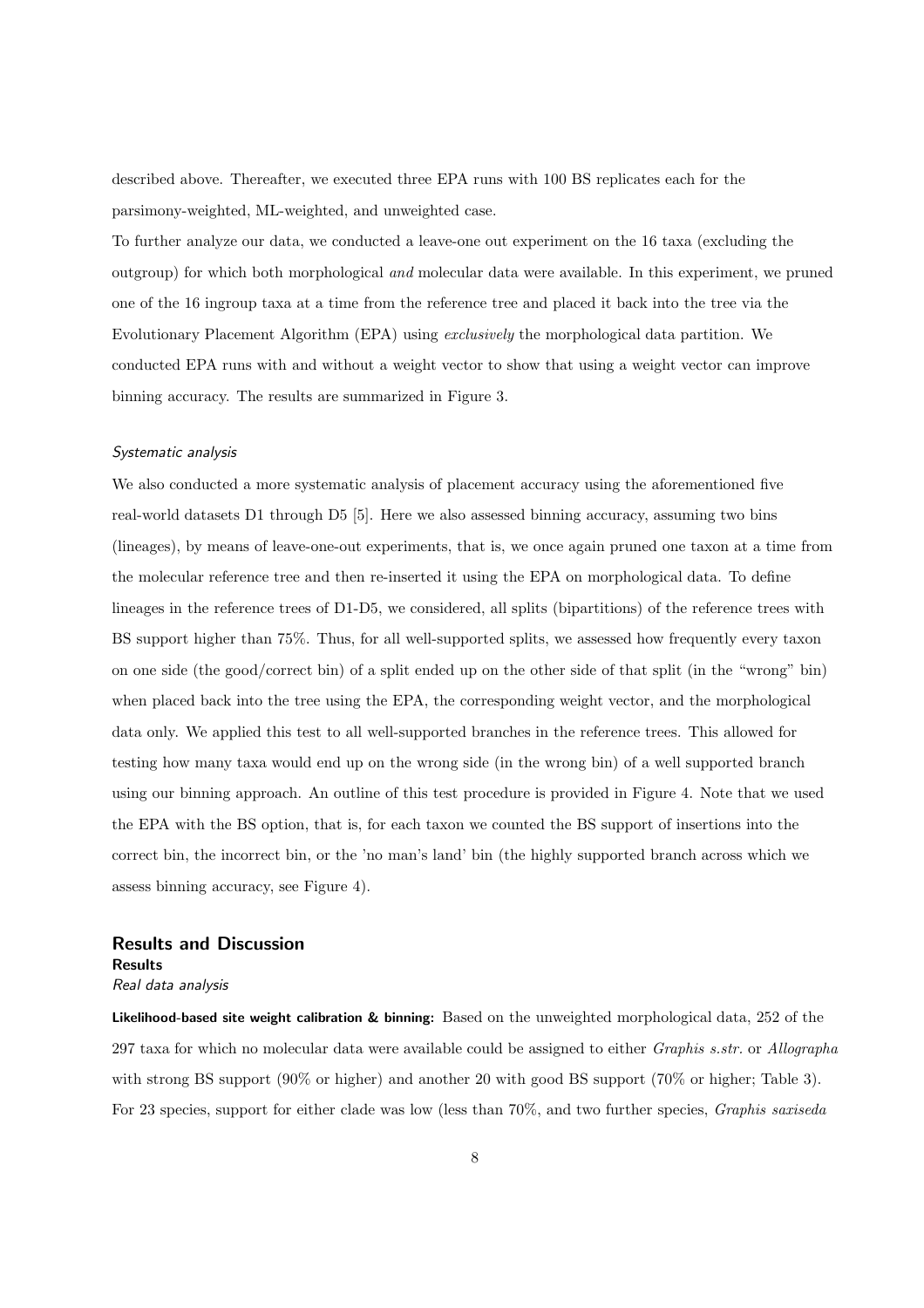and G. evirescens, did not cluster with neither Graphis nor Allographa but with the outgroup Fissurina ('no man's land'). Weighting of the morphological characters based on the 16-taxon set and using maximum likelihood weight calibration changed the proportions as follows: 281 taxa could be assigned to either Graphis s.str. or Allographa with strong support and another seven species with good support, whereas seven species remained unresolved (less than 70% bootstrap support for either of the clades) and the two species *Graphis saxiseda* and *G. evirescens* received strong support for clustering with the outgroup (Table 2). In total, no change in the genus binning or support between unweighted and weighted morphological data was observed for 229 out of 297 taxa, whereas support and/or binning improved for 58 further species when weighting the morphological characters based on maximum likelihood weight calibration. In two cases, support for the corresponding clade/bin decreased from strong to good (G. elegans within Graphis) and strong to low (G. olivacea within Allographa), respectively, whereas in a further two cases, support changed from good to low  $(G.$  inspersolongula and  $G.$  uruguayensis within  $Graphis$ . Seven out of 297 species showed topological conflict (assigned to different bins) between unweighted and weighted data: G. novopalmicola changed from Allographa (low support) to Graphis (strong support) and G. diplocheila from Allographa (low support) to Graphis (strong support), whereas G. nigrocarpa, G. subimmersa, and G. subtracta changed from Graphis (low support) to Allographa (good support). Graphis daintriensis changed from Graphis (good support) to Allographa (strong support) and G. rimulosa from Graphis (strong support) to Allographa (good support). All conflicting taxa exhibit intermediate morphologies between Graphis and Allographa and their placement based on weighted (as compared to unweighted) morphological characters is reasonable except for one species, G. rimulosa, which is expected to belong in Graphis s.str. which is reflected by the strongly supported placement into Graphis in the unweighted analysis. One of the two species that clustered with the outgroup, G. saxiseda, has been shown to belong in a different genus, that of Carbacanthographis, which is not related to neither Graphis s.str. nor Allographa [19], and hence its outgroup placement makes sense.

The analysis also helped to unambiguously assign two groups of Graphis s.lat. with uncertain systematic affinities, the G. dussii and the G. subserpentina group  $[7]$ , with confidence to either Graphis s.str. or Allographa. Of the eleven species of the G. dussii group, nine were strongly supported within Allographa and one (G. enteroleuca) within Graphis, whereas a further species, G. regularis, remained unresolved (Table 3). None of these species has been sequenced so far. Of the 22 species of the G. subserpentina group, one has been sequenced and confirmed in Graphis, and an additional 17 taxa showed good to strong support within *Graphis*. However, four species, *G. cycasicola*, *G. nigrocarpa*, *G. subhiascens*, and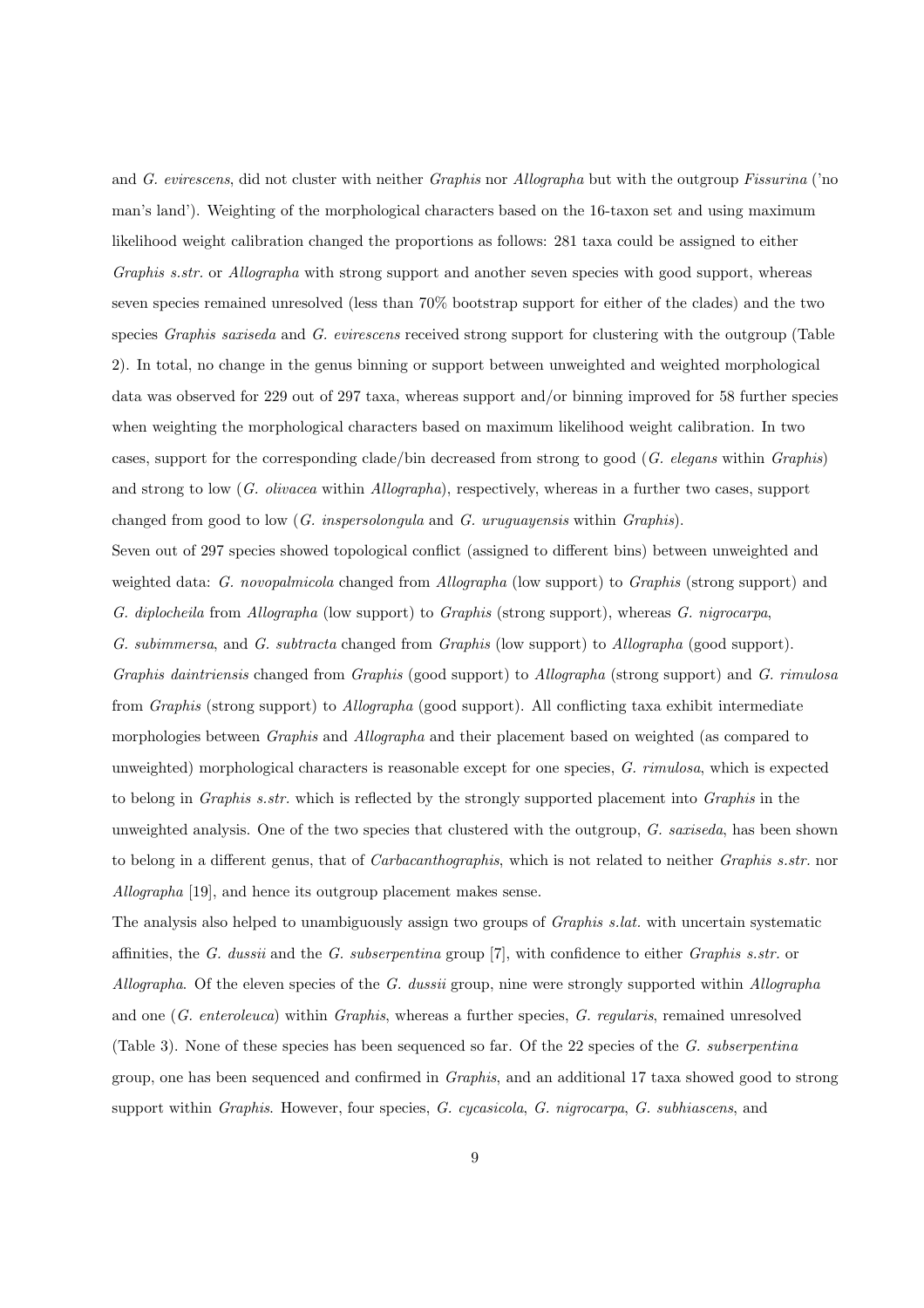#### G. superans, were supported within Allographa (Table 3).

Parsimony-based site weight calibration & binning: For this analysis, we inferred morphological site weights using parsimony as describe above, and once again assigned taxa to bins (genera) using the likelihood-based EPA algorithm with parsimony-based weights. Compared to weighting based on ML, MP weighting showed no change in binning or support for 266 out of 297 taxa. For 19 taxa, binning and/or support improved whereas for 11 taxa, either support decreased or the binning result appeared to be less reasonable. One taxon showed significant topological conflict. Thus, MP weighting yielded slightly better overall results than ML weighting, suggesting that both methods should be used to detect consensus and conflict between binning approaches.

Comparative result visualization: In Figure 5 we summarize the results of the binning process for all 297 species using the three tested methods (unweighted binning, likelihood-based site weight calibration binning, parsimony-based site weight calibration binning). The 297 species are located along the y-axis of the heatmap-like graph. We sorted them according to the difference between the BS support values for a binning into *Graphis* and *Allographa* using the BS supports as obtained from the unweighted binning process. The species that are assigned to the outgroup are located at the bottom of the graph and sorted according to increasing BS support for falling into the outgroup bin.

The graph indicates that site-weight calibration based placement yields a clearer—in many cases unique—assignment of species to phylogenetic bins and can thus be deployed to resolve ambiguous binnings.

Detecting mis-labelled taxa: After conducting the binning analyses on the lichen genera, we realized that sequences of *Graphis cleistoblephara* were available in GenBank. This species forms part of the G. dussii group [7]. Our molecular data partition did not contain sequences for this group, but according to the phylogenetic binning analysis it should fall into the Allographa lineage. Phylogenetic analysis, however, showed that the molecular sequence for *Graphis cleistoblephara* was strongly supported within the *Graphis* lineage. This contradicts our binning approach. However, a re-examination of the specimen that was used for sequencing, revealed that it did not represent G. cleistoblephara in the G. dussii group but a superficially similar, yet unrelated species, G. hiascens in the G. subserpentina group. This revised identification thus confirmed that the binning result obtained from our study is correct, since it places the G. subserpentina group within Graphis. Apart from demonstrating the importance of correct taxonomy of sequenced vouchers, this suggests that phylogenetic binning can potentially also be used for identifying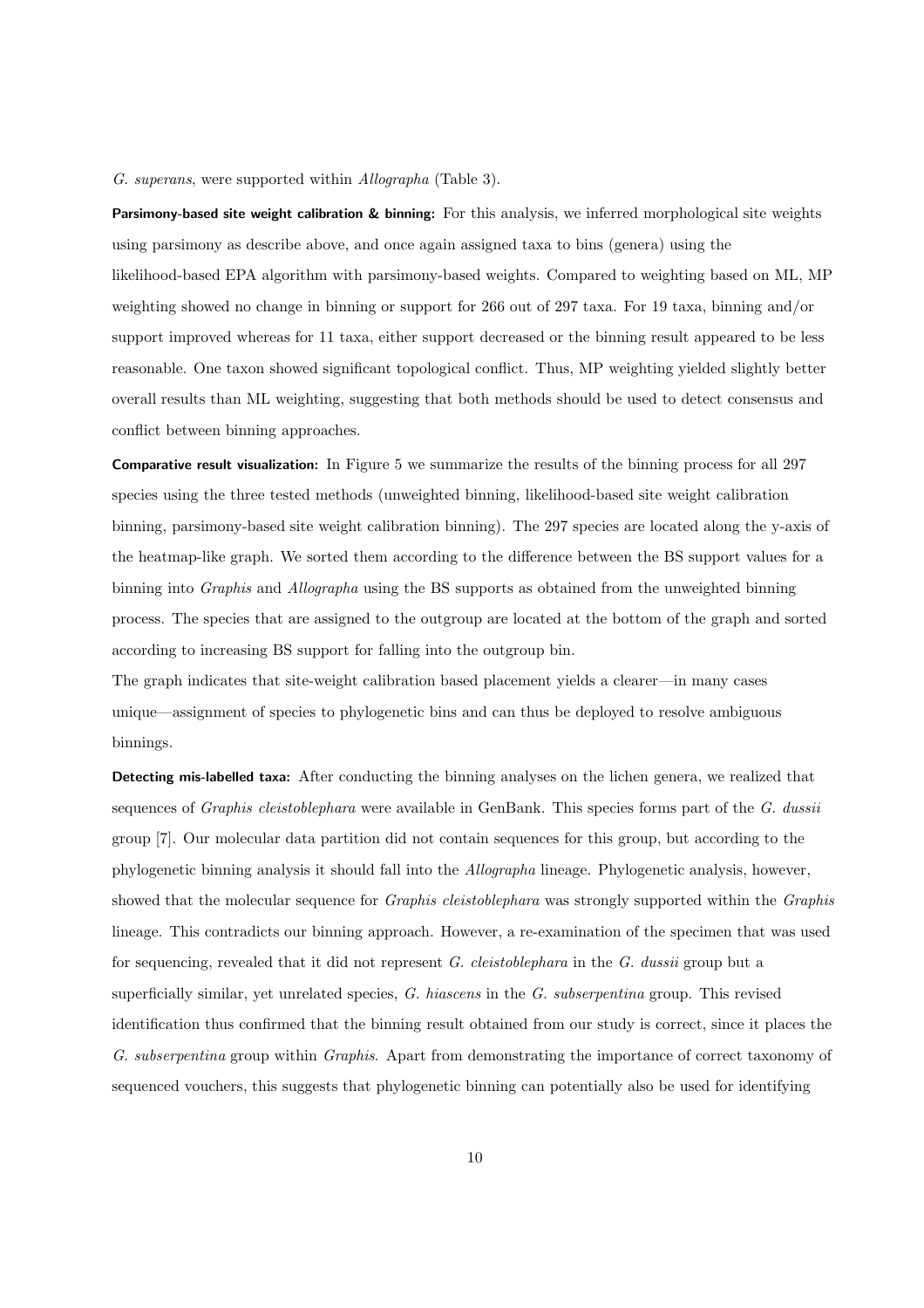mis-labelled GenBank sequences.

#### Control experiments

We conducted two types of control experiments.

Lichen control experiment: In the first experiment we executed the likelihood-based binning approach on the 16 lichen ingroup taxa for which both morphological and molecular data was available. Figure 3 shows that binning accuracy improved substantially for all ingroup taxa t1 through t16 —except for taxon 13 that was consistently placed into the wrong bin— when calibrated morphological site weights are used. In the weighted case, taxa t8, t11, t12, and t15 were unambiguously binned with 100% BS support into the correct bin.

Taxon 13 represents Graphis japonica in the G. subserpentina group and is morphologically intermediate between Allographa and Graphis. This shows that sequencing a single taxon within a larger group and then using morphological binning can improve systematic classifications. With the morphological data alone, species of the G. subserpentina group would cluster with Allographa, as shown in a previous multivariate analysis [7]. Therefore, taxon 13 bins incorrectly with Allographa. However, genetically the taxon forms part of the Graphis lineage, and including this taxon in the reference tree will then bin other species of the G. subserpentina group correctly within Graphis.

Systematic control experiment: The results in terms of accumulated BS support for correctly binned taxa in datasets D1 through D5 are provided in Table 2. For each dataset we provide the BS support for correct binnings for unweighted and likelihood-weighted binning runs with the Evolutionary Placement Algorithm (EPA). In contrast to the control experiment on the lichen dataset, the improvements achieved by using morphological site weight calibration were marginal. However, the table demonstrates that (i) using weight calibration did not have a negative impact on binning accuracy, and (ii) that binning using the EPA, be it weighted or unweighted was highly accurate, exceeding 95% BS support on average.

#### **Discussion**

The method of assessing systematic affinities of species by means of weighting morphological characters based on maximum likelihood and parsimony calibrations and phylogenetic binning offers new possibilities in taxonomic, systematic, phylogenetic, and evolutionary research. While morphological data cannot replace molecular data for inferring phylogenies and relationships between taxa, the method offers a quantitative and objective assessment of morphological data sets including a measure of confidence of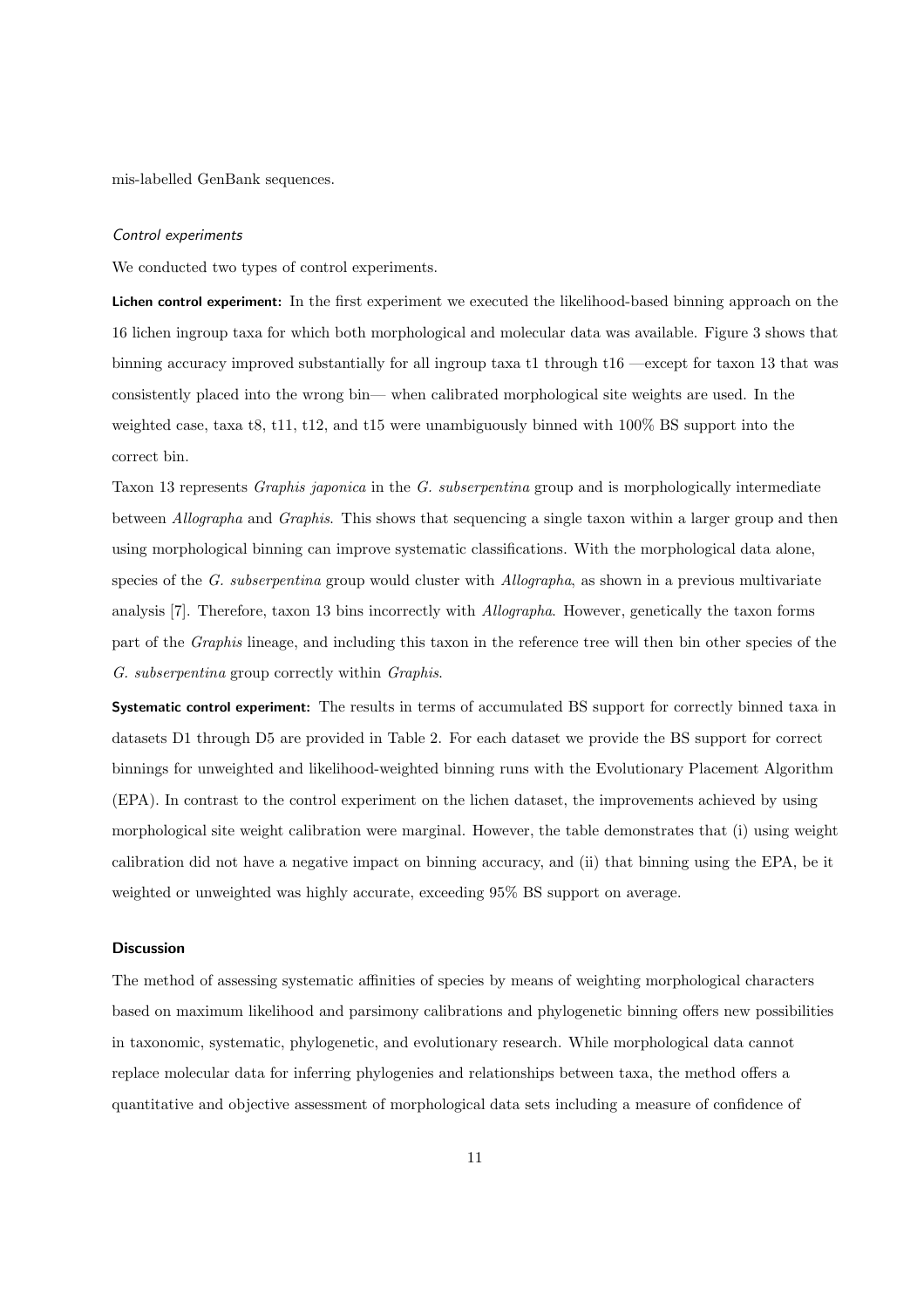systematic placement, in contrast to ad hoc decisions that are based upon morphological characters alone. This method is especially useful when dealing with phylogenies that involve large groups of taxa for which only a small part have been sequenced or molecular data are not available due to methodological constraints, such as fossils. The methods presented here are readily available in the widely used open source tool RAxML (v. 7.2.7) and profit from the highly optimized likelihood function implementations for binary as well as multi-state morphological characters. Given a molecular reference tree of taxa for which morphological data have also been scored, phylogenetic binning can easily be computed by invoking RAxML once for site weight calibration using those taxa that form part of the reference tree, and once for binning additional morphologically defined taxa into the reference tree topology.

In the present case, the method helped to assess the taxonomic status of species hitherto placed in the collective lichen genus Graphis. This genus recently received a revised classification including species of Graphidaceae with a set of morphological characters: fruiting bodies with conspicuous margins and carbonized excipulum, unornamented paraphyses, ascospores with interlocular plates that stain violet-blue in Lugol's solution, and a rather simple chemistry [20]. According to this revised definition, the genus included over 300 accepted species [7, 19]. However, molecular phylogenetic analysis suggested that Graphis s.lat. represented two separate, only distantly related lineages, Graphis s.str. and Allographa (Rivas Plata et al. 2010 [6]). Since only 16 species of Graphis s.lat. had been sequenced for that analysis, it required to classify the remaining nearly 300 species based on morphological characters alone. This represents a challenge since the morphological differences between the two genera are fuzzy. The alternative of re-classifying only the 16 species (for which molecular data are available) and leaving the remaining nearly 300 species unclassified until sequence data becomes available does not appear to be acceptable for practical reasons. Specifically, two species groups, the G. dussii and the G. subserpentina group, appear as being intermediate between Graphis s.str. and Allographa (Rivas Plata et al. 2010 [6]), and without sequencing a larger number of species, their placement in either genus would have been provisional without the present study. With the results at hand, both groups can be confidently placed within either Graphis s.str. (G. subserpentina group) or Allographa (G. dussii group).

In addition to the general advantages of this method, it also helped to identify taxa of particular interest or doubtful taxonomic status. An unexpected result was the clustering of Graphis saxiseda with the outgroup Fissurina ('no man's land'). This species has already been recombined in Carbacanthographis, a genus unrelated to both *Graphis s.str.* and *Allographa* [19], but was retained in the morphological data set by accident. The analytical method identified it as not belonging neither to Graphis s.str. nor to Allographa.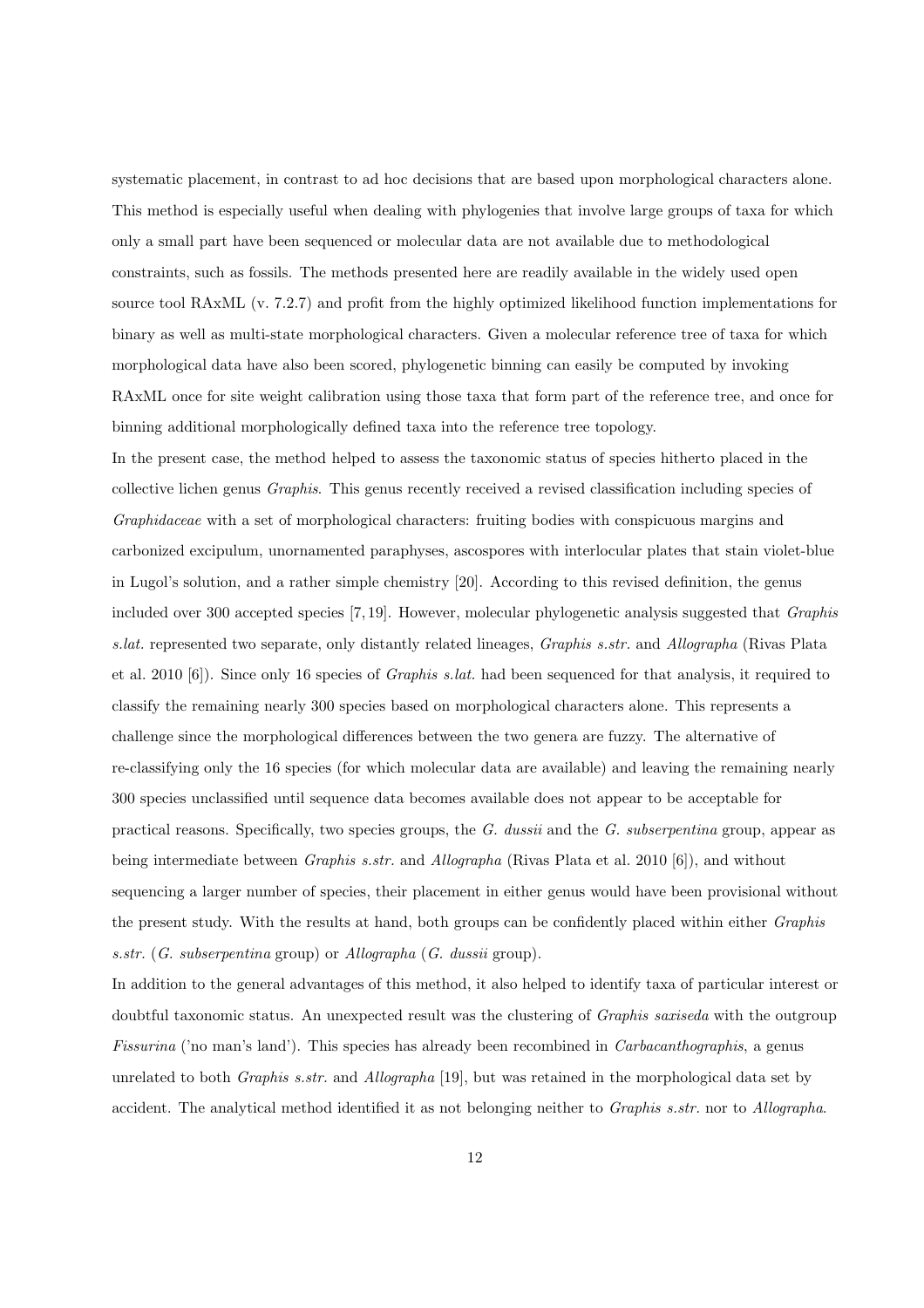In addition, several taxa that received low support for either clade in this analysis or showed conflicting topology for unweighted and weighted characters can now be restudied or sequenced in a targeted way to clarify their systematic positions. Thus, our method provides a quantitative and objective approach to formulate hypotheses about phylogenetic relationships, allowing to sequence selected taxa in a targeted manner.

### **Conclusions**

We presented a novel method for binning/assigning morphological taxa to reference lineages by means of the EPA algorithm that was originally designed to classify short pyrosequencing reads and by means of a morphological site weight calibration method that was initially devised to improve fossil placement accuracy. Despite impressive advances in molecular sequencing technologies, we show that there exist cases where only morphological data is available for extant species and that tools are required for analyzing such datasets.

By example of a lichen dataset, we demonstrate the increased ability of our approach to correctly bin morphological taxa into the correct lineage. This observation is supported by means of additional experiments in five other real world datasets that contain morphological and molecular data partitions as well as by leave-one-out experiments on those lichen taxa for which morphological and molecular data are available.

The methods used here are freely available for download at http://wwwkramer.in.tum.de/exelixis/software.html.

# Authors contributions

SAB and AS implemented the weight calibration methods in RAxML, wrote the additional scripts and JAVA code for the analysis, and executed the inferences. RL provided the data and suggested the application of weight calibration to the problem. RL and AS wrote the manuscript.

### Acknowledgements

The morphological dataset used for this study was compiled within the framework of three grants provided by the United States National Science Foundation (NSF) to The Field Museum: "Phylogeny and Taxonomy of Ostropalean Fungi" (DEB 0516116; PI Lumbsch, Co-PI Lücking); "TICOLICHEN" (DEB 0206125; PI Lücking); and "Neotropical Epiphytic Microlichens" (DEB 0715660; PI Lücking). AS and SAB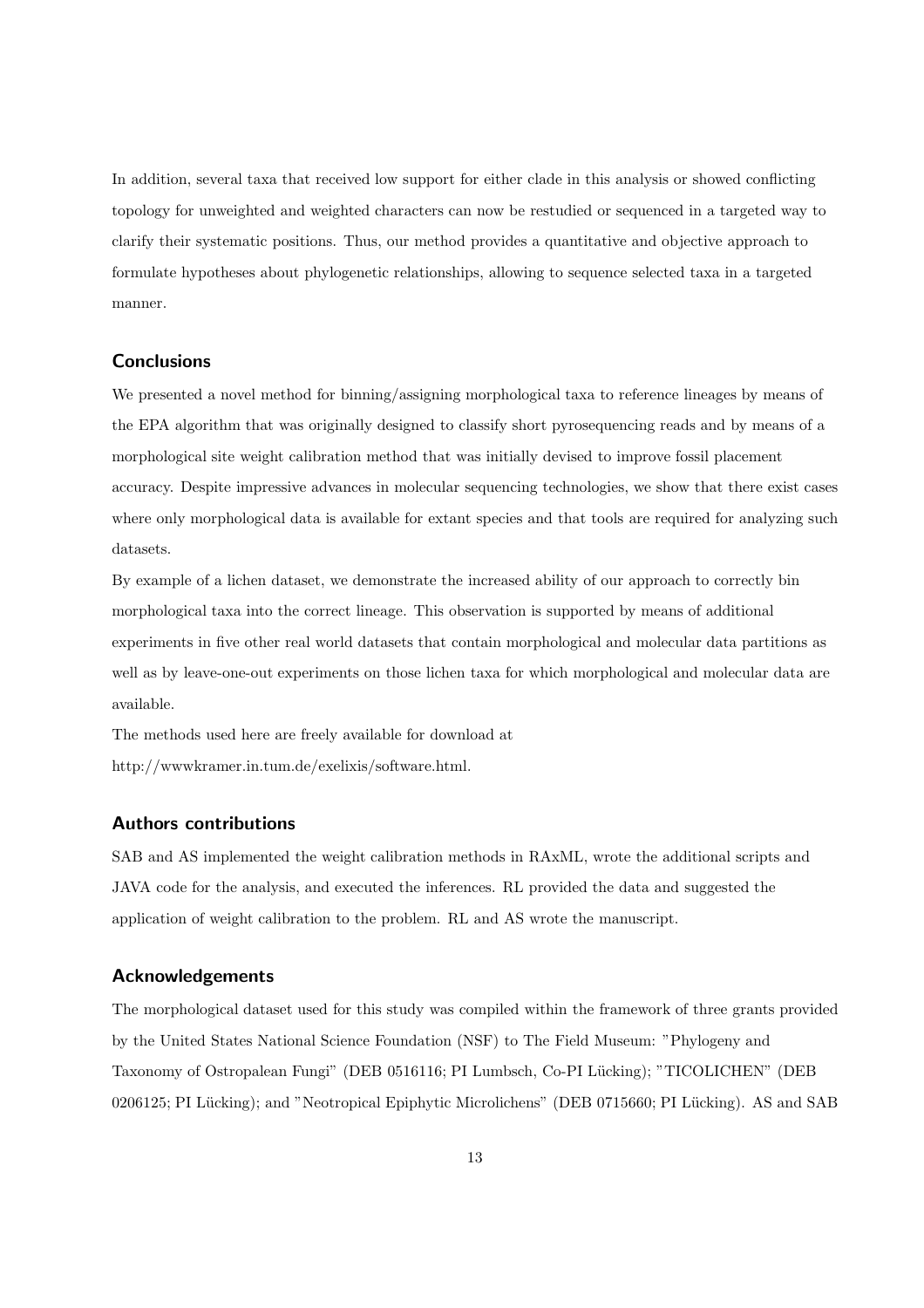are funded under the auspices of the Emmy-Noether program by the German Science Foundation (DFG).

We would like to thank Ziheng Yang for suggesting to also use parsimony for site weight calibration.

#### References

- 1. Felsenstein J: Evolutionary trees from DNA sequences: a maximum likelihood approach. J. Mol. Evol. 1981, 17:368–376.
- 2. Hejnol A, Obst M, Stamatakis A, Ott M, Rouse G, Edgecombe G, Martinez P, Baguna J, Bailly X, Jondelius U, Wiens M, Müller W, Seaver E, Wheeler W, Martindale M, Giribet G, Dunn C: Rooting the Bilaterian Tree with Scalable Phylogenomic and Supercomputing Tools. Proc. R. Soc. B 2009, 276:4261–4270.
- 3. Moret BME, Roshan U, Warnow T: Sequence-Length Requirements for Phylogenetic Methods. In WABI 2002 2002:343–356.
- 4. Bininda-Emonds ORP, Brady SG, Sanderson MJ, Kim J: Scaling of accuracy in extremely large phylogenetic trees. In Pacific Symposium on Biocomputing 2000:547–558.
- 5. Berger SA, Stamatakis A: Accuracy of Morphology-based Phylogenetic Fossil Placement under Maximum Likelihood. In Proceedings of 8th ACS/IEEE International Conference on Computer Systems and Applications (AICCSA-10) 2010. [Accepted for publication].
- 6. Rivas Plata E, Hernandez J, Lücking R, Staiger B, Kalb K: Molecular data confirms that Graphis is two genera, and both include Hemithecium. Taxon 2010. in press.
- 7. Lücking R: The taxonomy of the genus Graphis sensu Staiger (Ascomycota: Ostropales: Graphidaceae). The Lichenologist 2009, 41(04):319–362.
- 8. Manos PS, Soltis PS, Soltis DE, Manchester SR, Oh SH, Bell CD, Dilcher DL, Stone DE: Phylogeny of Extant and Fossil Juglandaceae Inferred from the Integration of Molecular and Morphological Data Sets. Systematic Biology 2007, 56(3):412–430, [http://dx.doi.org/10.1080/10635150701408523].
- 9. Beck RM, Godthelp H, Weisbecker V, Archer M, Hand SJ: Australia's Oldest Marsupial Fossils and their Biogeographical Implications. PLoS ONE 2008,  $3(3):e1858+$ , [http://dx.doi.org/10.1371/journal.pone.0001858].
- 10. Wiens J, Bonett R, Chippindale P: Ontogeny Discombobulates Phylogeny: Paedomorphosis and Higher-Level Salamander Relationships. Systematic Biology 2005, 54:91–110, [http://dx.doi.org/10.1080/10635150590906037].
- 11. Wiens J, Fetzner J, Parkinson C, Reeder T: Hylid Frog Phylogeny and Sampling Strategies for Speciose Clades. Systematic Biology 2005, 54(5):719–748, [http://dx.doi.org/10.1080/10635150500234625].
- 12. Struckmann S, Arauzo-Bravo MJ, Schoeler HR, Reinbold RA, Fuellen G: ReXSpecies a tool for the analysis of the evolution of generegulation across species.  $BMC$  Evolutionary Biology 2008, 8:111+, [http://dx.doi.org/10.1186/1471-2148-8-111].
- 13. Stamatakis A: RAxML-VI-HPC: maximum likelihood-based phylogenetic analyses with thousands of taxa and mixed models. Bioinformatics 2006, 22(21):2688–2690.
- 14. Berger SA, Komornik Z, Stamatakis A: Evolutionary Placement of Short Sequence Reads on Multi-Core Architectures. In Proceedings of 8th ACS/IEEE International Conference on Computer Systems and Applications (AICCSA-10) 2010. [Accepted for publication].
- 15. Felsenstein J: Confidence Limits on Phylogenies: An Approach Using the Bootstrap. Evolution 1985, 39(4):783–791.
- 16. Strimmer K, Rambaut A: Inferring confidence sets of possibly misspecified gene trees. Proceedings of the Royal Society B: Biological Sciences 2002, 269(1487):137–142.
- 17. Von Mering C, Hugenholtz P, Raes J, Tringe S, Doerks T, Jensen L, Ward N, Bork P: Quantitative phylogenetic assessment of microbial communities in diverse environments. Science 2007, 315(5815):1126–1130.
- 18. Roch S: A Short Proof that Phylogenetic Tree Reconstruction by Maximum Likelihood Is Hard. IEEE/ACM Transactions on Computational Biology and Bioinformatics 2006, :92–94.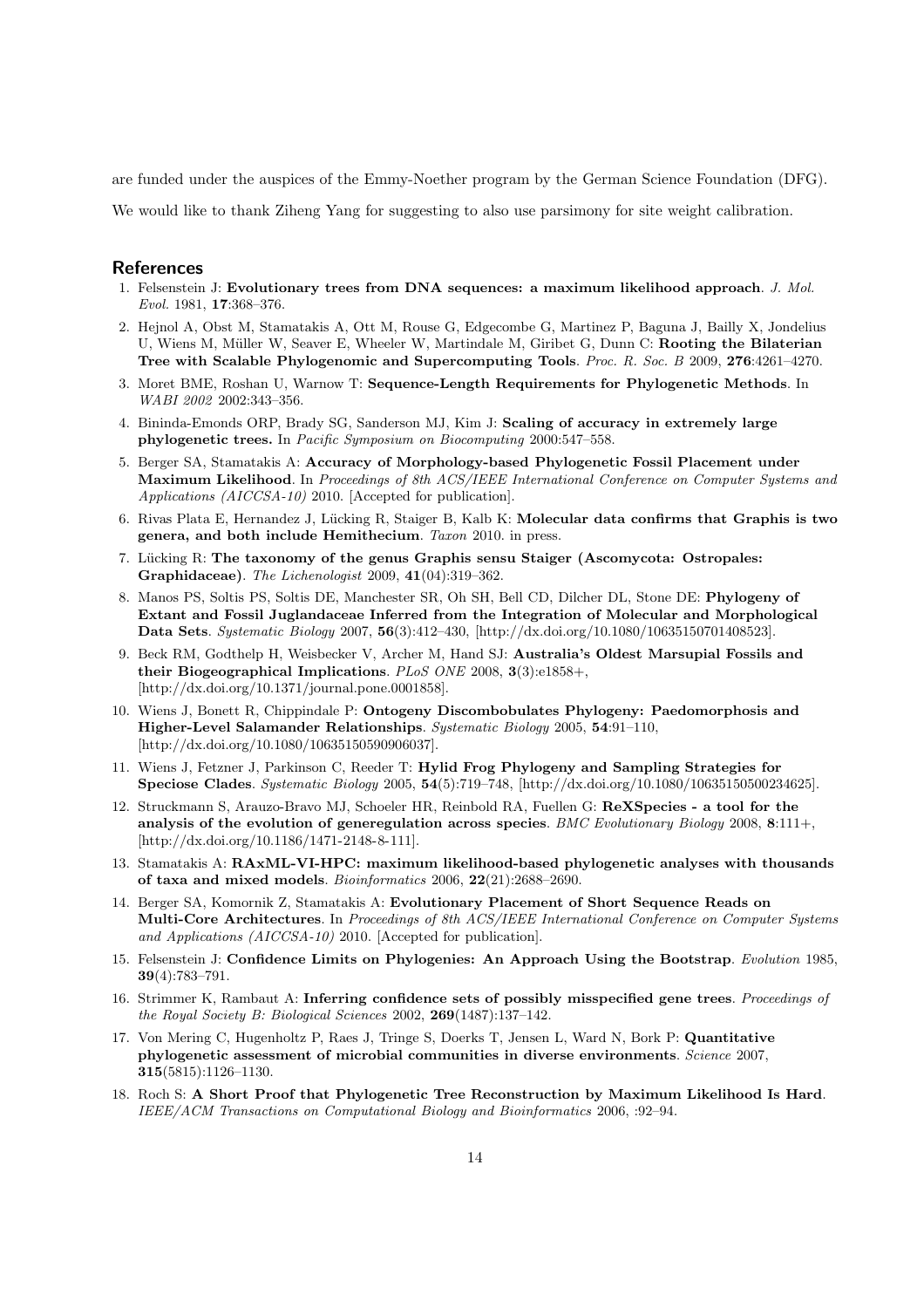- 19. Lücking R, Archer A, Aptroot A: A world-wide key to the genus Graphis (Ostropales: Graphidaceae). The Lichenologist 2009, 41(04):363–452.
- 20. Staiger B: Die Flechtenfamilie Graphidaceae. Studien in Richtung einer nat "urlichen Gliederung. Bibliotheca Lichenologica 2002, 85:1–526.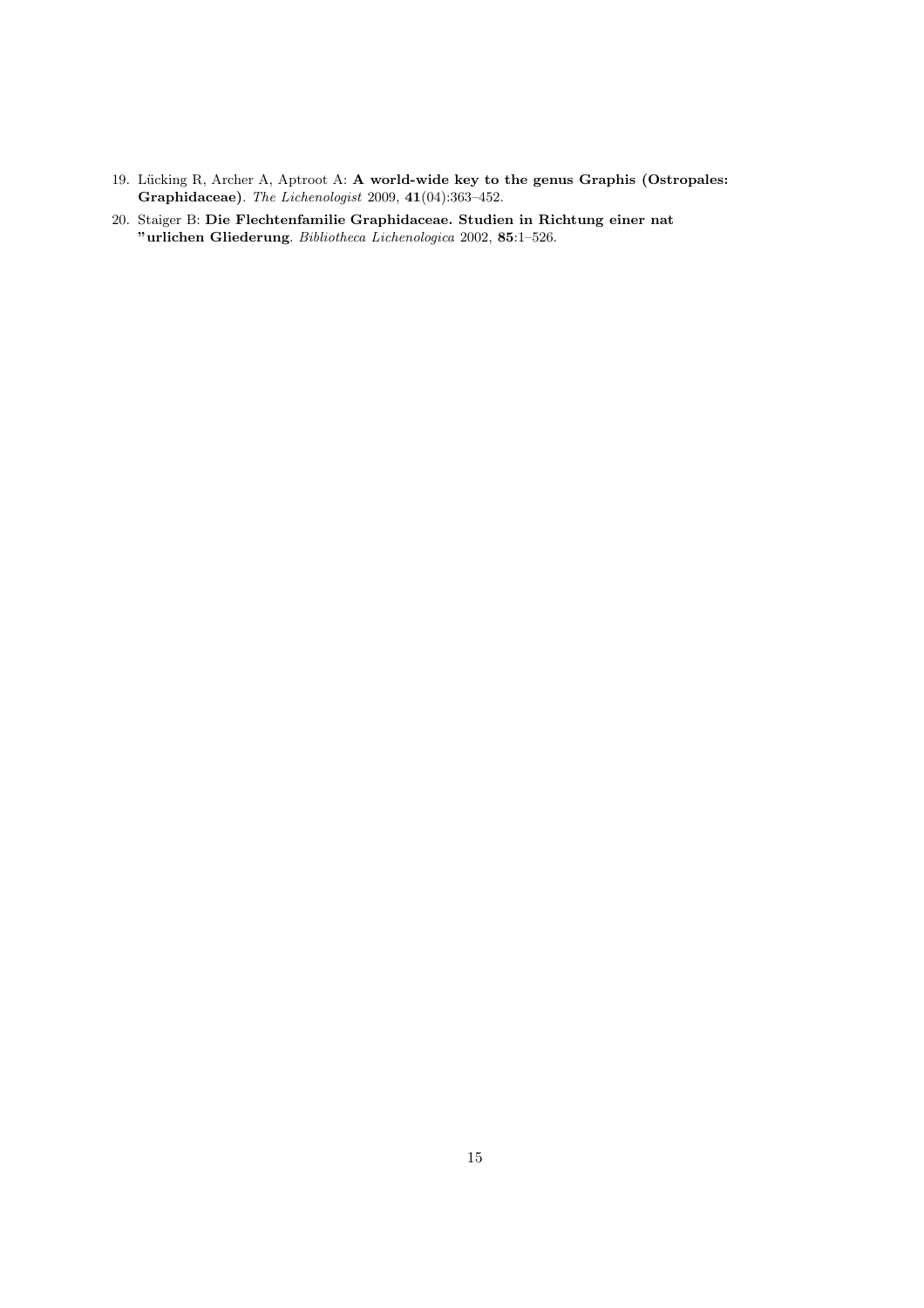# Figures Figure 1 - Phylogenetic binning on an unrooted tree

Outline of the phylogenetic binning procedure for morphological taxa into an unrooted binary tree with three genera.

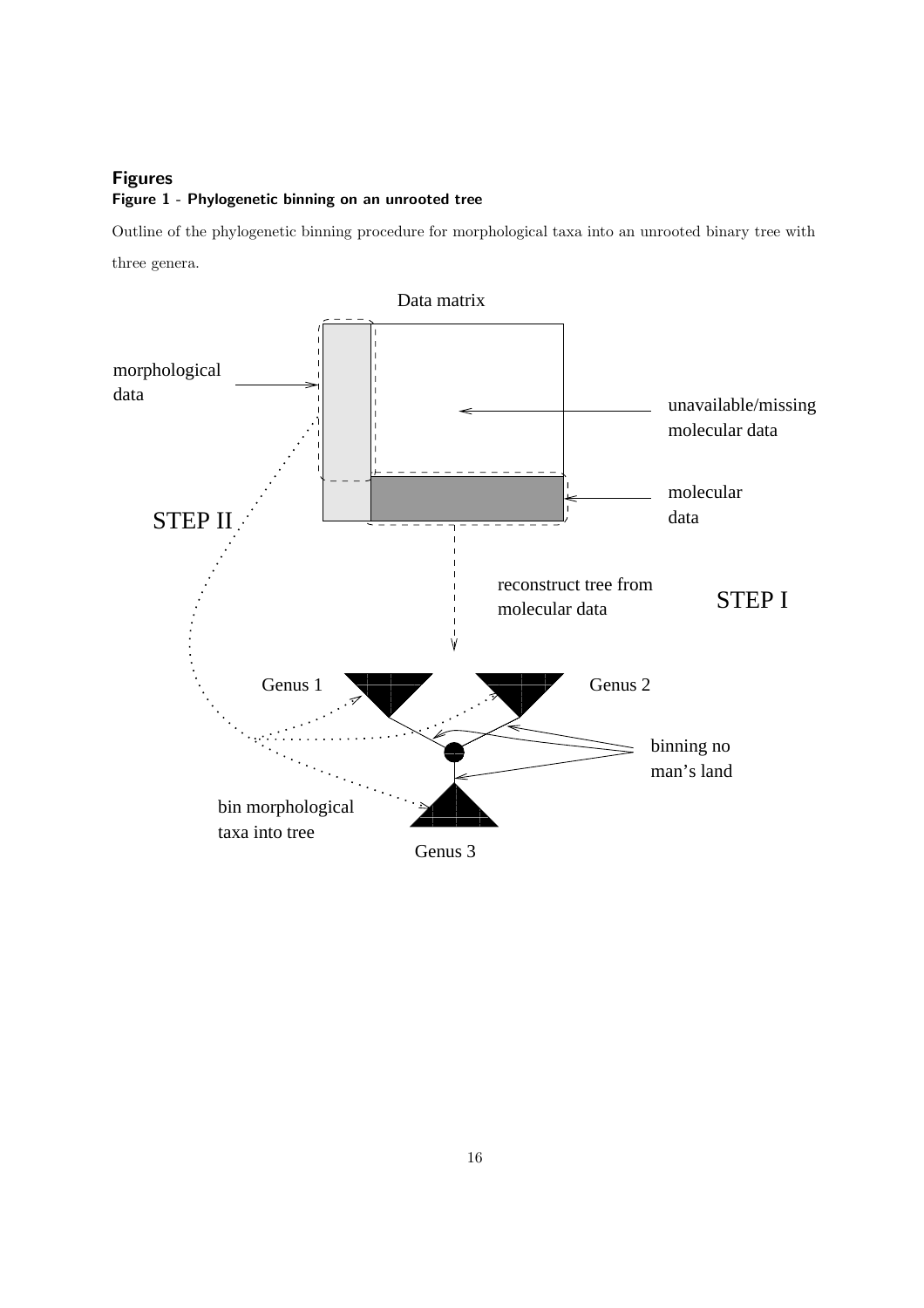# Figure 2 - Phylogenetic binning on a rooted tree

.Outline of the phylogenetic binning procedure for morphological taxa into an rooted (by an outgroup) binary tree with two genera.

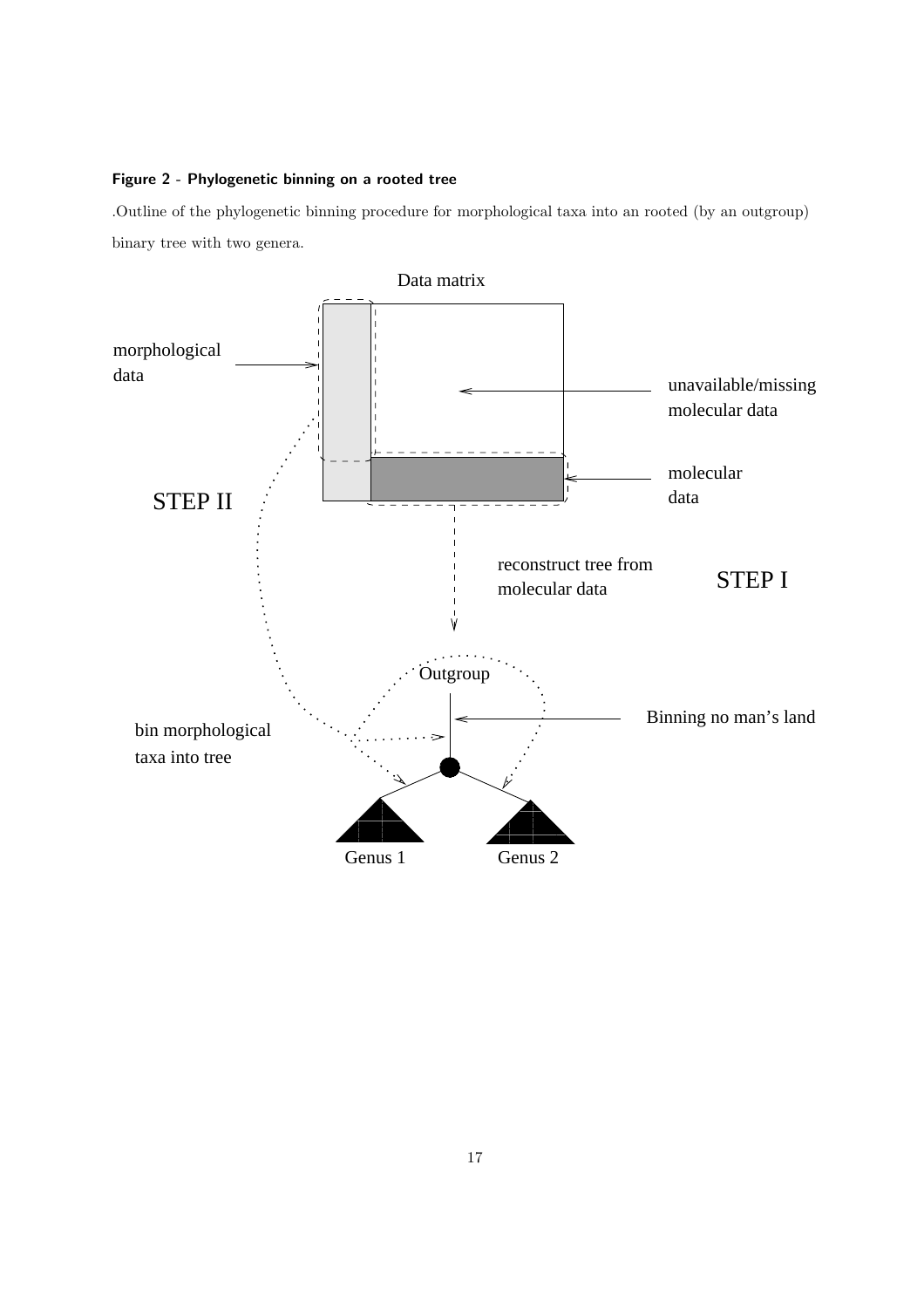# Figure 3 - BS proportions for correctly and incorrectly placed taxa in the lichen dataset

Plots of the BS support (obtained by a leave-one-out test) for correctly and incorrectly binned taxa with and without site weight calibration using taxa of the lichen dataset for which morphological and molecular data was available.



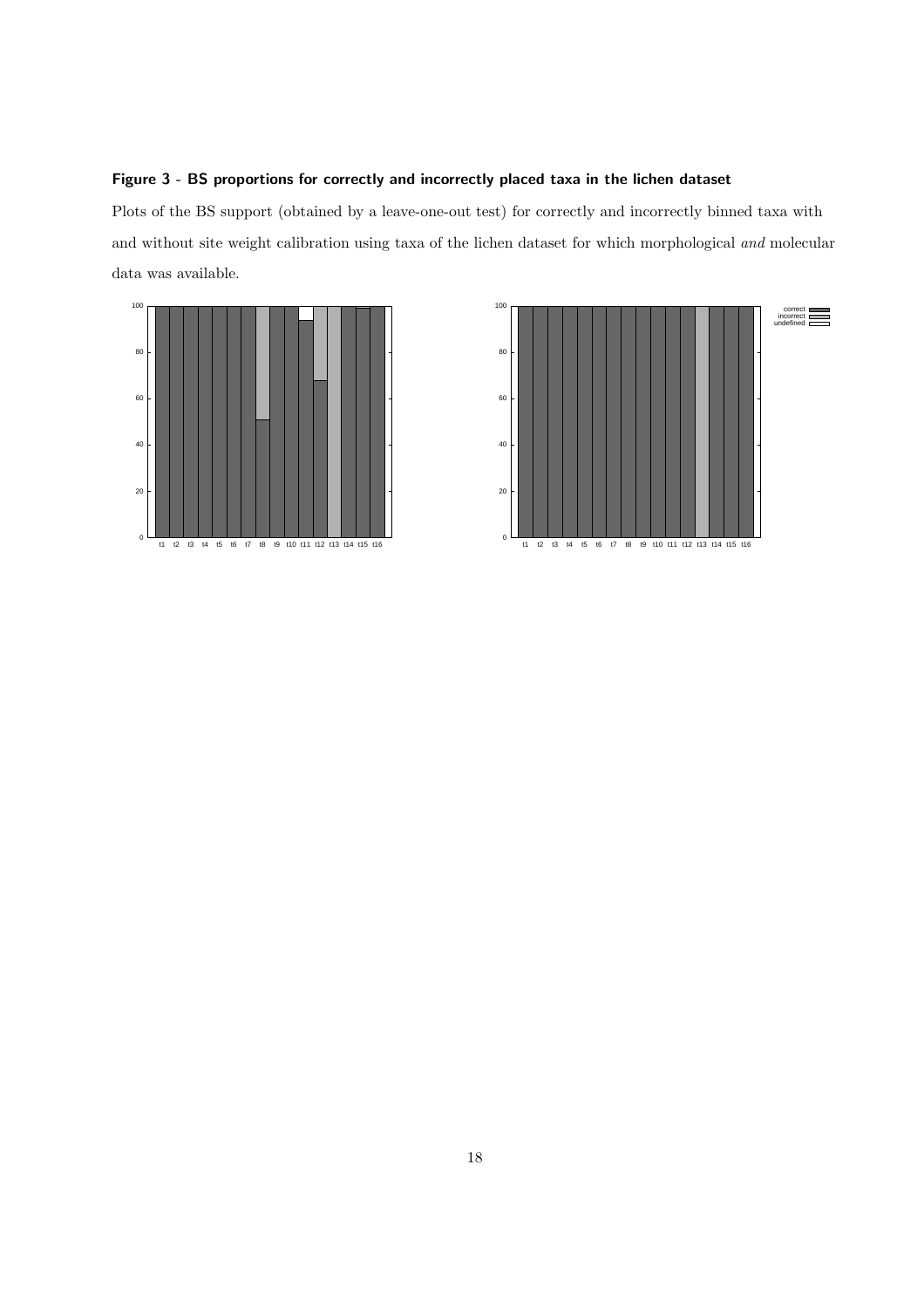# Figure 4 - Systematic test procedure

Outline of the systematic test procedure used to assess the accuracy of the binning algorithm on 5 real-world datasets.



support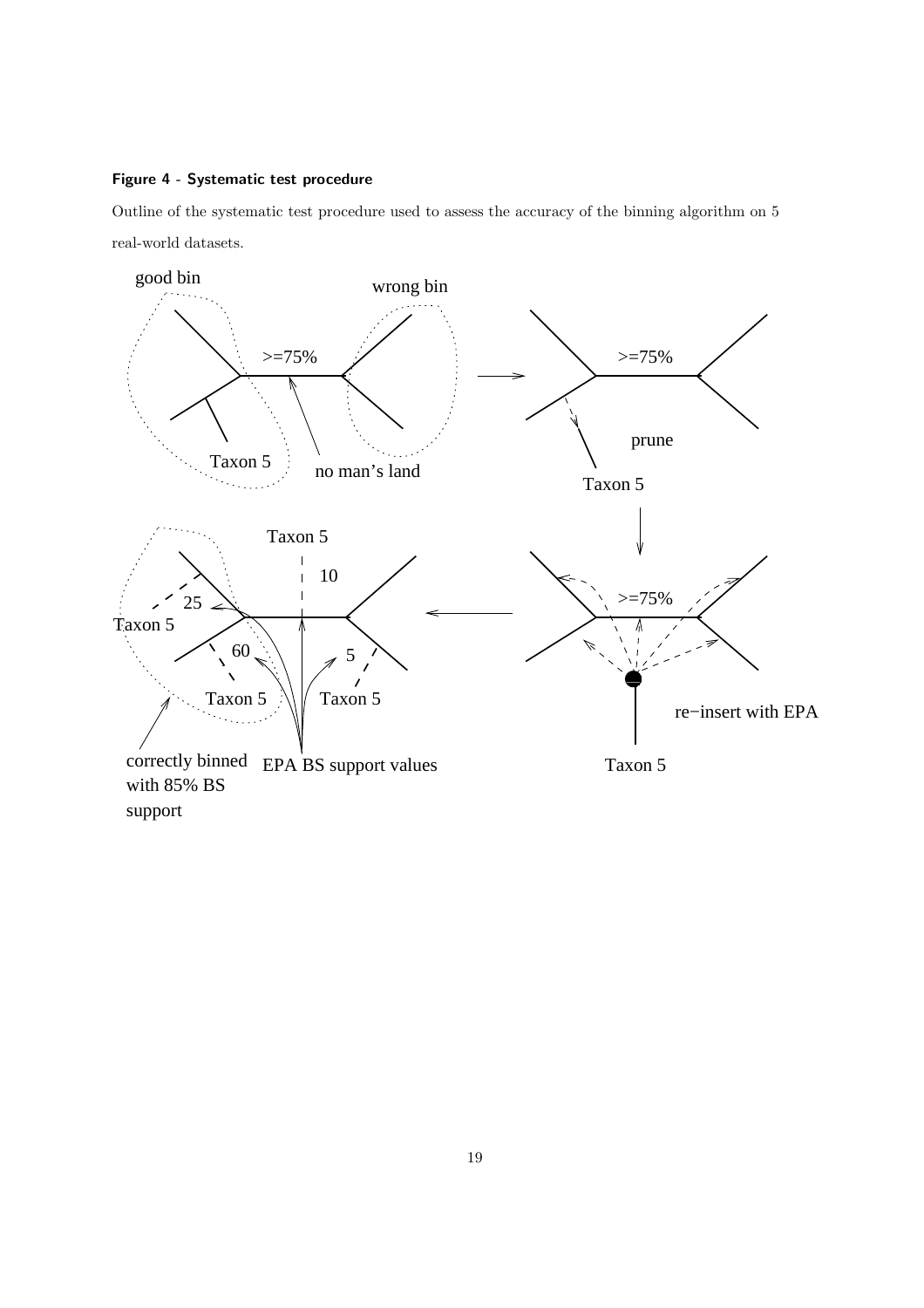# Figure 5 - Visualization of the Morphology-based Assignment of 297 lichen taxa to the three phylogenetic bins

Visualization of the morphology based assignment, including BS support, to the three bins [Allographa (denoted by A), Graphis (denoted by G), Outgroup (denoted by O)] using the unweighted binning method (denoted by UNW), the likelihood-weighted binning method (denoted by WGH-ML), and the parsimony-weighted method (denoted by WG-MP). Dark shaded areas indicate high support, light grey areas indicate low support.

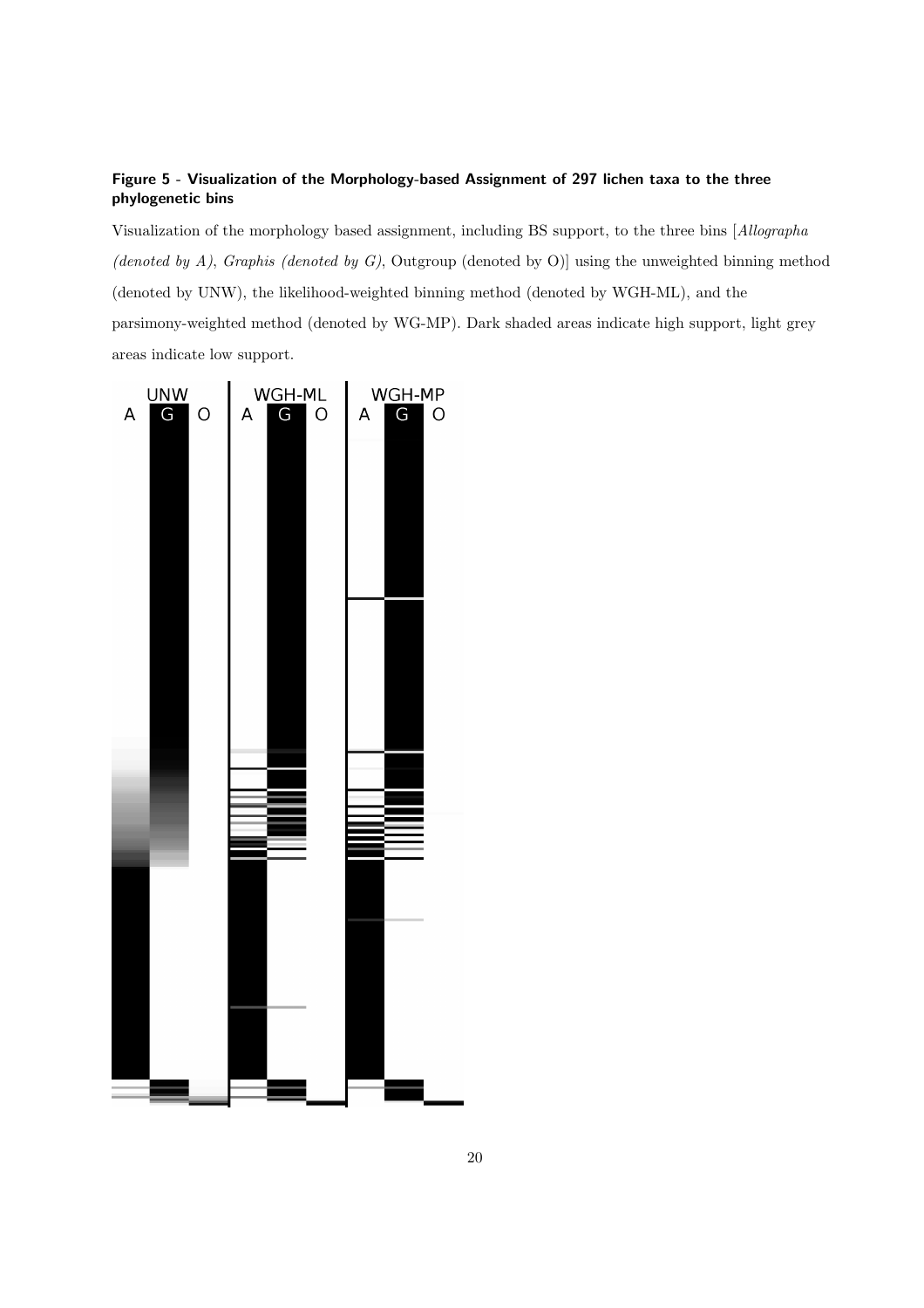# Tables

Table 1 - Morphological characters used in the analyses and their character state definitions and coding

| Character               | State 1              | State 2           | $State$ 3           | State 4             | State 5         |
|-------------------------|----------------------|-------------------|---------------------|---------------------|-----------------|
| Thallus color           | olive                | white-grey        |                     |                     |                 |
| Thallus cortex          | present              | absent            |                     |                     |                 |
| Thallus surface         | smooth               | verrucose         |                     |                     |                 |
| Soralia                 | absent               | present           |                     |                     |                 |
| Isidia                  | absent               | present           |                     |                     |                 |
| Lirellae emergence      | immersed             | erumpent          | prominent           | sessile             |                 |
| Lirellae thalline margi | compl. thick         | compl. thin       | lateral             | basal               | absent          |
| Lateral margin thick    | absent               | present           |                     |                     |                 |
| Labia sharply delimited | absent               | present           |                     |                     |                 |
| Thalline margin flaking | absent               | present           |                     |                     |                 |
| Lirellae length         | $0.5 - 2$ mm         | $2-3$ mm          | $3-5$ mm            | $5 - 80$ mm         |                 |
| Lirellae width          | $0.1\text{--}0.3$ mm | $0.3 - 0.5$ mm    | $0.5\text{--}1$ mm  | $1 - 1.5$ mm        |                 |
| Length to width ratio   | $1 - 1.5$            | $1.5 - 2$         | $2 - 5$             | $5 - 10$            | $10 - 100$      |
| Lirellae branching      | absent               | sparse            | irregular           | radiate             | stellate        |
| Lirellae pseudostromata | absent               | present           |                     |                     |                 |
| Labia white cover       | absent               | present           |                     |                     |                 |
| Labia pruina            | absent               | present           |                     |                     |                 |
| Labia pruina yellow     | absent               | present           |                     |                     |                 |
| Labia pruina orange     | absent               | present           |                     |                     |                 |
| Disc exposure           | absent               | present           |                     |                     |                 |
| Disc pruina             | absent               | present           |                     |                     |                 |
| Disc pruina orange      | absent               | present           |                     |                     |                 |
| Labia striation         | entire               | striate           |                     |                     |                 |
| Excipulum carbonization | absent               | apical            | lateral             | complete            |                 |
| Hymenium inspersion A   | absent               | present           |                     |                     |                 |
| Hymenium inspersion B   | absent               | present           |                     |                     |                 |
| Hymenium pigment        | absent               | present           |                     |                     |                 |
| Ascospores number       | 8/ascus              | $4 - 8/a$ scus    | $2-4/ascus$         | $1-2/ascus$         |                 |
| Ascospores length       | $10-20 \ \mu m$      | $20 - 50 \ \mu m$ | $50-100 \ \mu m$    | 100-200 $\mu$ m     | 200-300 $\mu$ m |
| Ascospores width        | $5-8 \ \mu m$        | $8-15 \ \mu m$    | $15 - 30 \ \mu m$   | $30 - 50 \ \mu m$   |                 |
| Length to width ratio   | $1 - 2$              | $2 - 4$           | $4 - 8$             | $8 - 15$            |                 |
| Septa transversal       | $3 - 5$              | $5-9$             | $9 - 19$            | $19 - 39$           |                 |
| Septa longitudinal      | absent               | terminal          | $0-2/\text{segm}$ . | $3-7/\text{segm}$ . |                 |
| Endospore               | well-devel.          | reduced           |                     |                     |                 |
| Pigmentation            | hyaline              | grey-brown        |                     |                     |                 |
| Chemistry norstictic    | absent               | present           |                     |                     |                 |
| Chemistry salazinic     | absent               | present           |                     |                     |                 |
| Chemistry stictic       | absent               | present           |                     |                     |                 |
| Chemistry hypostictic   | absent               | present           |                     |                     |                 |
| Chemistry hirtifructic  | absent               | present           |                     |                     |                 |
| Chemistry protocetraric | absent               | present           |                     |                     |                 |
| Chemistry lichexanthone | absent               | present           |                     |                     |                 |
| Chemistry pigm. yellow  | absent               | present           |                     |                     |                 |
| Chemistry pigm. orange  | absent               | present           |                     |                     |                 |
| Chemistry isohypocrelli | absent               | present           |                     |                     |                 |
| Chemistry unknown       | absent               | present           |                     |                     |                 |